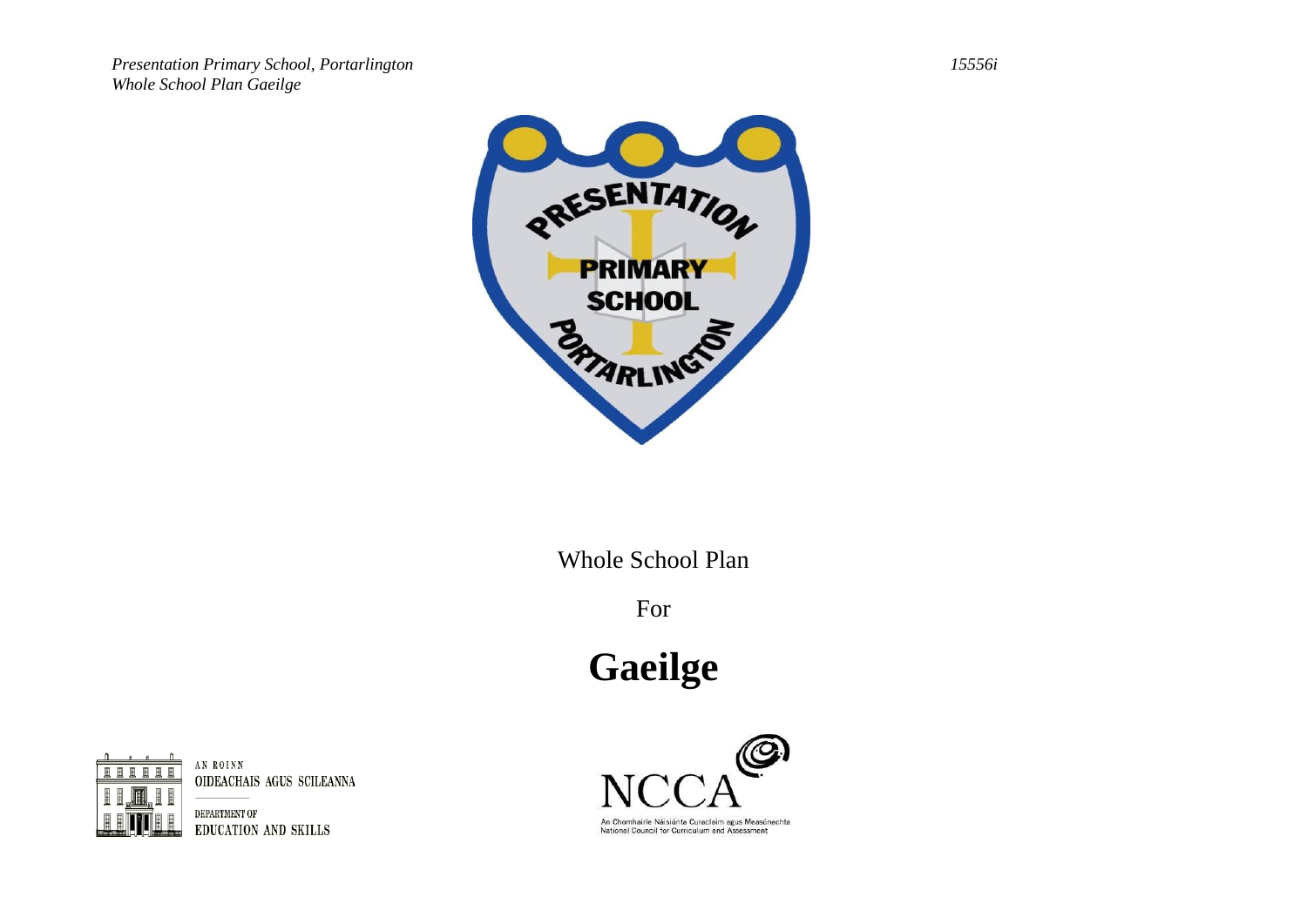| Leabhair atá in usáid                                                               |                                                                                     |                                                                            |                                                                 |                                                                                   |                                                                                                                                                   |                                                                   |                                                                                                                                                                                                      |
|-------------------------------------------------------------------------------------|-------------------------------------------------------------------------------------|----------------------------------------------------------------------------|-----------------------------------------------------------------|-----------------------------------------------------------------------------------|---------------------------------------------------------------------------------------------------------------------------------------------------|-------------------------------------------------------------------|------------------------------------------------------------------------------------------------------------------------------------------------------------------------------------------------------|
| <b>Naíonáin</b><br><b>Shóisireacha</b>                                              | <b>Naíonáin</b><br><b>Shinsearacha</b>                                              | Rang a haon                                                                | Rang a dó                                                       | Rang a trí                                                                        | Rang a Ceathair                                                                                                                                   | Rang a Cúig                                                       | Rang a Sé                                                                                                                                                                                            |
| Bua Na<br>$\bullet$<br>Cainte<br>Abair<br>$\bullet$<br>Liom<br>Postaer<br>$\bullet$ | Bua Na<br>$\bullet$<br>Cainte<br>Abair<br>$\bullet$<br>Liom<br>Postaer<br>$\bullet$ | Bua Na<br>$\bullet$<br>Cainte<br>Bua Na<br>$\bullet$<br>Cainte<br>Leabhair | Bua Na<br>Cainte 2<br>Bua na<br>$\bullet$<br>Cainte<br>Leabhair | Bun go<br>$\bullet$<br>Barr 3<br>Treo Nua<br>$\bullet$<br>Ceatlitriú<br>$\bullet$ | Bun go Barr 4<br>$\bullet$<br>Ceartlitriú<br>$\bullet$<br>Am don<br>$\bullet$<br>Léamh<br>Treo Nua 4<br>$\bullet$<br>$\sin \angle 4$<br>$\bullet$ | Bun go<br>$\bullet$<br>Barr 5<br>Litrigh<br>$\bullet$<br>$E$ Linn | Bun go Barr<br>$\bullet$<br>6<br>Ceartlitriú<br>$\bullet$<br>$\sin \hat{E}$ 6<br>$\bullet$<br><b>Búntas</b><br>$\bullet$<br>Gramadaí<br><b>Treo Nua</b><br>$\bullet$<br>Bunscríobh<br>$\bullet$<br>6 |

| Rannta/Dánta        |                     |                    |             |                 |                 |                 |                 |
|---------------------|---------------------|--------------------|-------------|-----------------|-----------------|-----------------|-----------------|
| <b>Naíonáin</b>     | <b>Naíonáin</b>     | Rang a haon        | Rang a Dó   | Rang a Trí      | Rang a Ceathair | Rang a Cúig     | Rang a Sé       |
| <b>Shóisireacha</b> | <b>Shinsearacha</b> |                    |             |                 |                 |                 |                 |
| Lámh lámh           | Aon, Dó, Muc is Bó  | Liathróidí         | Ciseán Lán  | An traein       | Mo Bhreithlá    | Ceisteanna dán  | Duilleoga ar an |
| eile                | Cnag ar an doras    | Ag ithe $\&$ ag ól | Éadaí       | Aon, Dó, muc is | Táim láidir     | An Damhán       | Life            |
| Aon, Dó, Trí        | Is mise an Fear     | Puisín             | Duilleoga   | bó.             | Trasna anseo    | Alla agus an    | Pianta          |
| Tá Joidí ag         | Sneachta            | Is maith liom      | Séimí       | Tic Toc         | An bhfaca tú mo | <b>Mhioltóg</b> | Cuairteoirí     |
| ithe                | <b>Bróga</b>        | Aon dó capall is   | Cinnín Óir  | Tá capall ag    | Shéamaisín      | An Gabhair sa   | Bogha baistí    |
| Carr beag glas      | Rolaí Polaí         | bó                 | An Teilifís | Seanín          | An tOctopas     | scoil           | An Ghaoth       |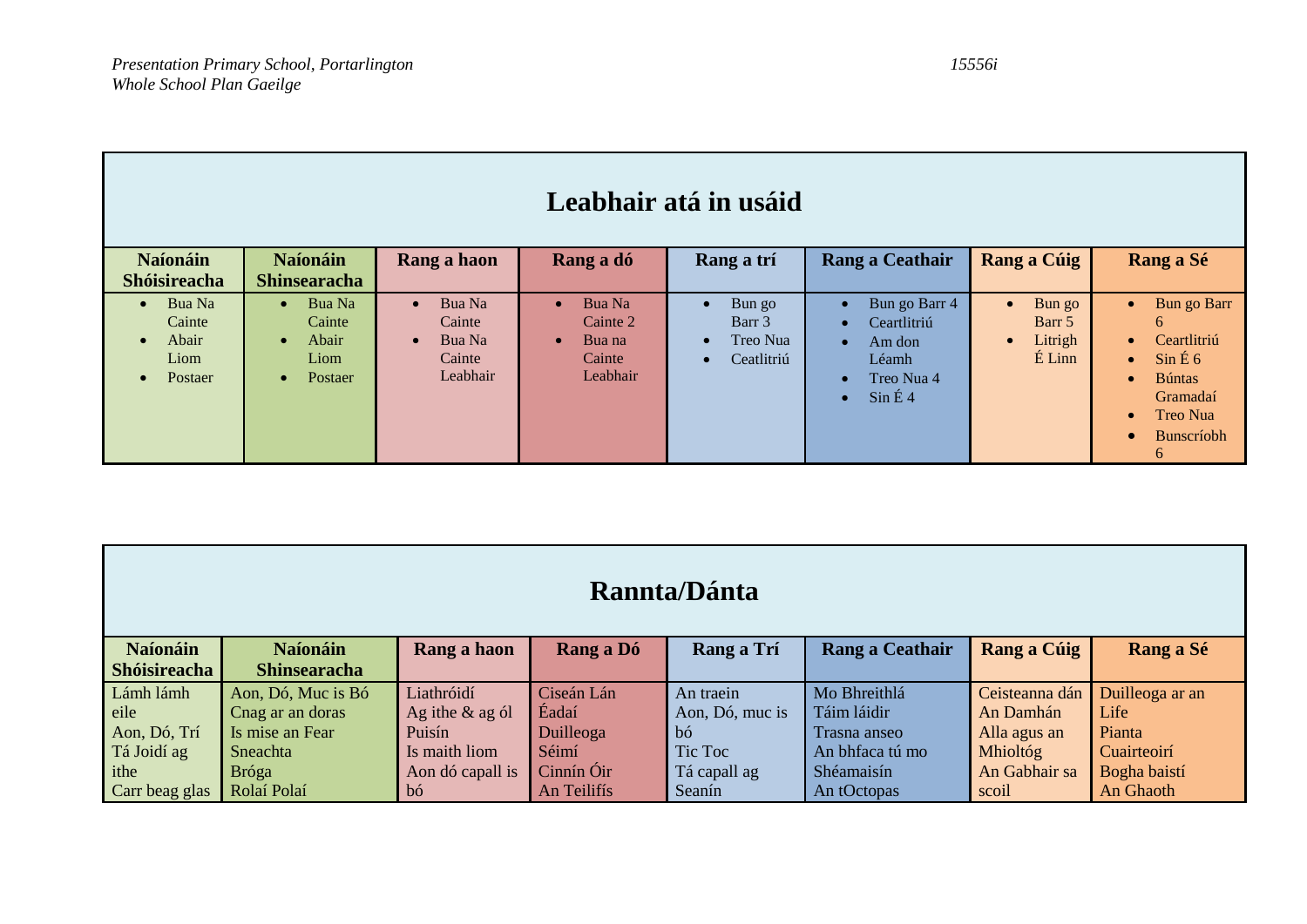| Tá mála ag     | Lámh, Lámh eile      | Gugalaí Gug      | Mo chuid éadaí  | A haon, a dó, a   | Trup, trup a         | Mise Raifteirí | An Choill dhubh |
|----------------|----------------------|------------------|-----------------|-------------------|----------------------|----------------|-----------------|
| Joidí          | Tá mo lámha fuar     | Micilín Muc      | An Aimsir       | trí               | chapaillín           | Mo Theachín    | dorcha          |
| Is maith liom  | Istigh sa Zú         | Froganna Beaga   | Mo mhadra       | Seasaigí suas     | Sneachta             | beag deas      | Sneachta        |
| An fear        | Tá fear an phoist ag | Seainín Cogar    | Aon dó trí      | Buail do bhosa    | An bhfuil Rossa tinn | Samhradh       | Samhradh        |
| sneachta       | teacht               | Hogar            | Oíche Shamhna   | Paistí óga        | Tá an pharáid ag     | An Seilide     | Slán            |
| Duilleoga      | Mise an traein       | Teidí Beag       | Daidí na Nollag | Mo mhadra         | teacht               |                | Oíche Nollag    |
| beaga glasa    | Seamróg, Seamróg     | Álainn           |                 | Daidí na Nollag   | Seainín              |                | An síol         |
| Tá Zufaí sa    |                      | Mise             |                 | Timpeall          | Glaoch ar an bhfón   |                |                 |
| siopa          |                      | Cnag ar an doras |                 | timpeall          | An Clog              |                |                 |
| Is féidir liom |                      | Haigh Didil      |                 | Istigh sa Zú      | Is maith liom        |                |                 |
| Liathróid,     |                      | Didil            |                 | Roille roille     | An scoil             |                |                 |
| liathróid,     |                      | Mo liathróidí    |                 | ráinne            | An fear Bocht        |                |                 |
| liathróid glas |                      | Donn             |                 | Is maith liom     | Chuala mé an ghaoth  |                |                 |
| Mo mhadra      |                      | A haon dó trí    |                 | Aon, dó, trí      |                      |                |                 |
| Sneachta ar an |                      | lucha beaga buí  |                 | Indiacn dearg     |                      |                |                 |
| talamh         |                      |                  |                 | Is buachaill bó   |                      |                |                 |
|                |                      |                  |                 | mise              |                      |                |                 |
|                |                      |                  |                 | A haon, a dó, a   |                      |                |                 |
|                |                      |                  |                 | trí, lucha beaga  |                      |                |                 |
|                |                      |                  |                 | buí               |                      |                |                 |
|                |                      |                  |                 | Mo chaitin        |                      |                |                 |
|                |                      |                  |                 | Smidín beag       |                      |                |                 |
|                |                      |                  |                 | Suí sá            |                      |                |                 |
|                |                      |                  |                 | A náid, a haon, a |                      |                |                 |
|                |                      |                  |                 | dó                |                      |                |                 |
|                |                      |                  |                 | Cnag ar an doras  |                      |                |                 |
|                |                      |                  |                 |                   |                      |                |                 |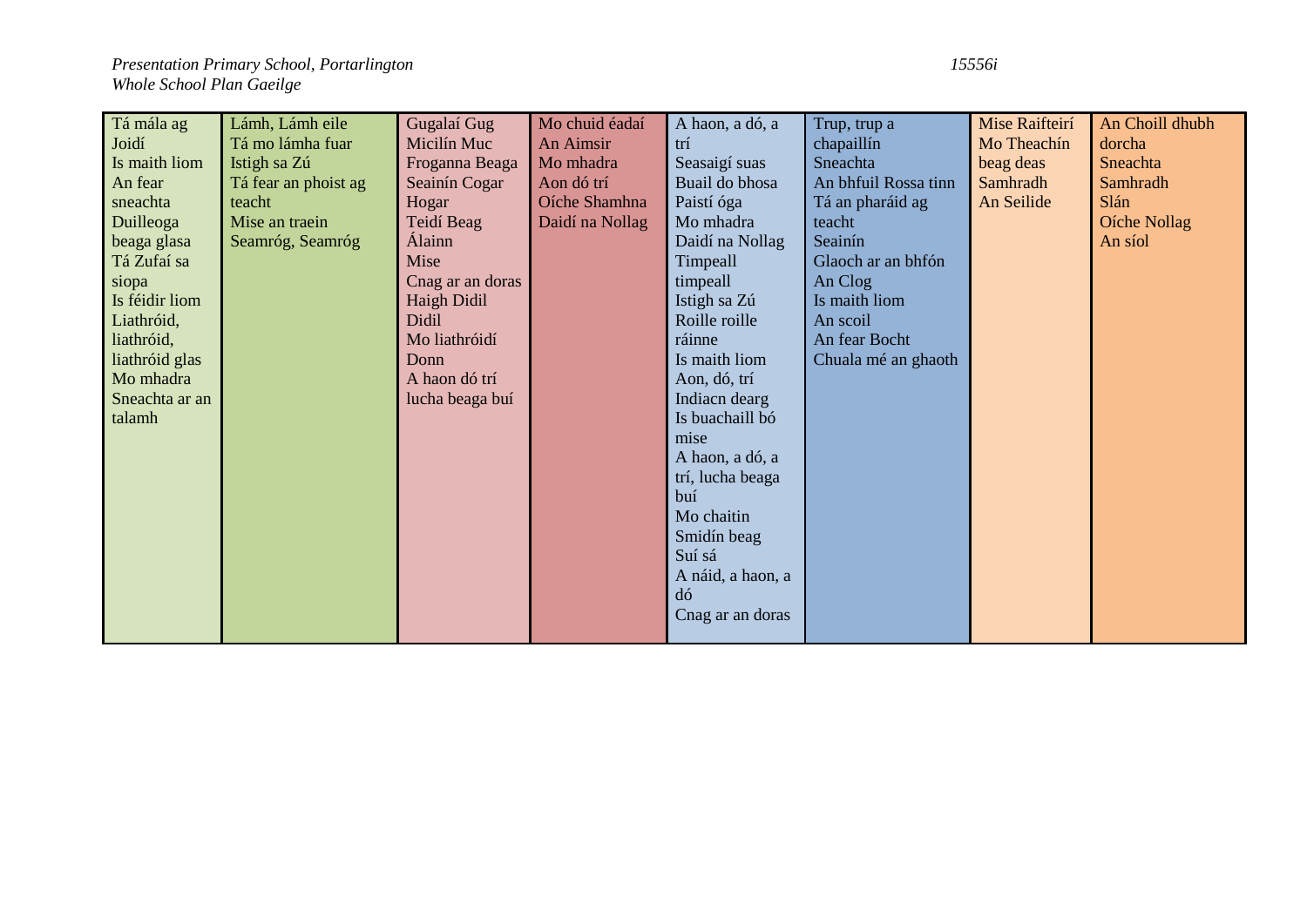| Amhráin                                                                                                                                                                                                                                                                                                                                                                                   |                                                                                                                                                                                                                                                                                                                              |                                                                                                                                                                                                 |                                                                                                                                                                |                                                                                                                                                                                                                                                                                                                     |                                                                                                                                                                                                                               |                                                                                                                                                             |                                                      |  |
|-------------------------------------------------------------------------------------------------------------------------------------------------------------------------------------------------------------------------------------------------------------------------------------------------------------------------------------------------------------------------------------------|------------------------------------------------------------------------------------------------------------------------------------------------------------------------------------------------------------------------------------------------------------------------------------------------------------------------------|-------------------------------------------------------------------------------------------------------------------------------------------------------------------------------------------------|----------------------------------------------------------------------------------------------------------------------------------------------------------------|---------------------------------------------------------------------------------------------------------------------------------------------------------------------------------------------------------------------------------------------------------------------------------------------------------------------|-------------------------------------------------------------------------------------------------------------------------------------------------------------------------------------------------------------------------------|-------------------------------------------------------------------------------------------------------------------------------------------------------------|------------------------------------------------------|--|
| <b>Naíonáin</b><br><b>Shóisireacha</b>                                                                                                                                                                                                                                                                                                                                                    | <b>Naíonáin</b><br><b>Shinsearacha</b>                                                                                                                                                                                                                                                                                       | Rang a haon                                                                                                                                                                                     | Rang a dó                                                                                                                                                      | Rang a trí                                                                                                                                                                                                                                                                                                          | Rang a Ceathair                                                                                                                                                                                                               | Rang a cúig                                                                                                                                                 | Rang a sé                                            |  |
| "Seo é Leo"<br>Tá mé I mo<br>sheasamh<br>Istigh sa Zú<br>Tá gairdín beag<br>agamsa<br>Tá mamaí sa<br><b>Bhaile</b><br>Tá Zufaí ag siúl<br>Péint is scuab is<br>paipéir<br>Ding Dong clog<br>na scoile<br>Leo leisciúil<br>Mo lollipop<br>Tá ocras orm<br>Callóga<br>sneachta<br>Buail do bhosa<br>Fear an phoist<br>Timpeall<br>timpeall<br>Tá Leo ar a<br>rothar<br>Teidí beag<br>álainn | <b>An Sorcas</b><br>An Eilifint<br>Tá duine ag an doras<br>Is maith liom<br>Ceann, Gualainn,<br>Glúin is cos<br>Sa Bhaile<br>Cúigear fear ag<br>togáilí<br>Nigh na lámha<br>Téigh a chodladh<br>An Scoil<br>Cá bhfuil mo bhosca<br>loin?<br>Bia<br>Tá tart orm<br>Oíche Shamhna<br>Stocaí beaga bóna<br>Lá Breithe sona duit | An Aimsir<br>Mé féin<br>An eilifint<br>Splish splash<br>splosh<br>An feirmeoir<br>Mo sheachtain<br>Boo hoo<br>Céard a rinne<br>mamaí Béar?<br>Fáilte isteach<br>Mo dhearthair<br><b>Éistigí</b> | <b>Bualadh Bos (An</b><br>Nollag)<br>An Haka<br>Gaelach<br>Peigín Leitir Mór<br>Ag teacht ar scoil<br><b>Rince</b><br>Ionsaí na hInse<br><b>Balla Luimnigh</b> | Fear an phoist<br>Tá mo lámha<br>fuar<br>Tá teidí beag tinn<br>Seanín ar a rothar<br>Cúig bliana<br>Tá an dochtúir ag<br>teacht anois<br>Ta fear an phoist<br>ag teacht<br>Tá na leanaí ar an<br>trá<br>Mórthimpeall is<br>mórthimpeall<br>Bí id bád<br>Cá bhfuil?<br>Ceann gualann<br>guíne cos<br>Seanín leiscúil | Trup, trup a<br>chapaillín<br>Amhrán na bhFiann<br>Tá an pharáid ag<br>teacht<br>Waka Waka as<br>Gaeilge<br>Mamma Mia<br>Oró sé do bheatha<br>Ar ais ar scoil<br>Éirígí, a<br>phaistí Amhrán<br>éagsula ó Choláiste<br>Lurgan | <b>Beidh Aonach</b><br>amárach<br>Ó ró sé do<br>bheath abhaile<br>Amhrán na<br>bhFiann<br>Thugamar féin<br>linn an<br>Samhradh linn<br>Trasna na<br>dtonnat | Amhrán na bhFiann<br><b>Cill Chais</b><br>Nóra Bheag |  |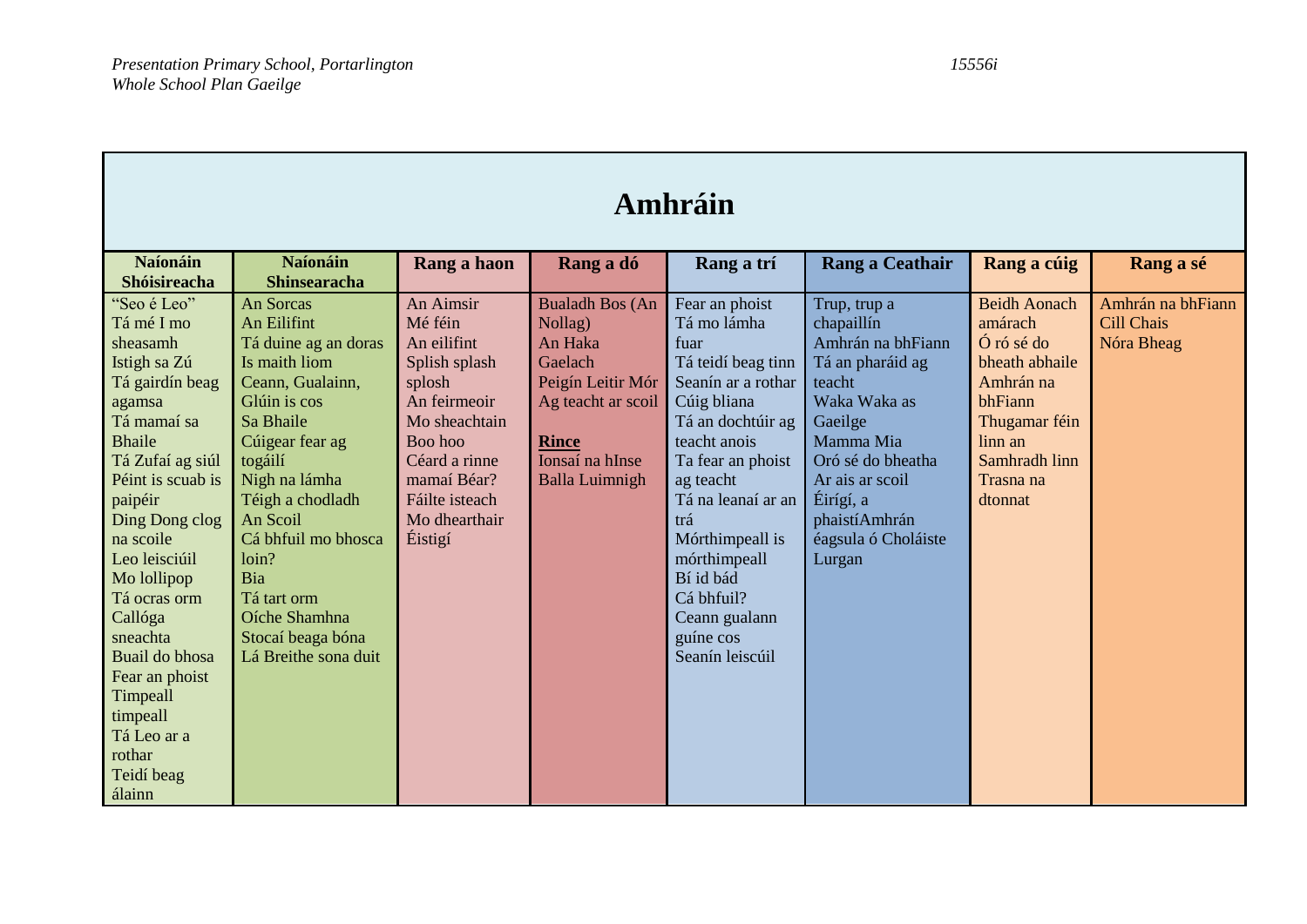| Hocaí Pocaí  |  |  |  |  |
|--------------|--|--|--|--|
| Ceithre rón  |  |  |  |  |
| Stocaí beaga |  |  |  |  |
| bána         |  |  |  |  |
|              |  |  |  |  |
|              |  |  |  |  |

| Dramaí (Beaga/Sceitsí)                                                                             |                                                                                                                                                                                            |                                                                                                                                                                                                                  |                                                                                |                                                                                                         |                                                                                                                                                                                                                                                                                                            |                                             |                                                                                                    |
|----------------------------------------------------------------------------------------------------|--------------------------------------------------------------------------------------------------------------------------------------------------------------------------------------------|------------------------------------------------------------------------------------------------------------------------------------------------------------------------------------------------------------------|--------------------------------------------------------------------------------|---------------------------------------------------------------------------------------------------------|------------------------------------------------------------------------------------------------------------------------------------------------------------------------------------------------------------------------------------------------------------------------------------------------------------|---------------------------------------------|----------------------------------------------------------------------------------------------------|
| <b>Naíonáin</b><br>Shóisireacha                                                                    | <b>Naíonáin</b><br><b>Shinsearacha</b>                                                                                                                                                     | Rang a haon                                                                                                                                                                                                      | Rang a dó                                                                      | Rang a trí                                                                                              | Rang a Ceathair                                                                                                                                                                                                                                                                                            | Rang a cúig                                 | Rang a sé                                                                                          |
| Rólimirt<br>Mise an<br>siopadóir<br>Fear an phoist<br>Sa bhialann<br>San Níoclás<br>agus na paistí | Rólimirt<br>Deir Ó Gradaigh<br>Céard a thóg mé?<br>Tomhais céard atá sa<br>phóstaer?<br>An bhfuil cead agam<br>dul amach?<br>Tá an ghaoth ag<br>séideadh<br>An feidir leat?<br>Ceithre Rón | Teidí sa Bhaile<br>Teidí ar an<br>teilifís<br>Daidí na Nollaig<br>Lá Spóirt<br>Cochaillín<br>Dearg<br>An Frog Prionsa<br>An Circín Rua<br>An Sionnach<br>Glic<br>Sa siopa<br>bréagáin<br>Sa bhialann<br>Ar scoil | Peata Nua<br>Ag súgradh san<br>uisce<br>Séimí beag<br>Bréagáin<br>Ríra sa rang | Rossa bocht<br>Subh, subh, subh<br>Trína chéile<br>An cochaillín<br>dearg<br>Na trí Mhuc<br>Luaithríona | Grúpobair- grúpaí<br>beaga<br>Sa siopa<br>Dráma Nollaig<br>Tinn sa leaba<br>Peata Nua<br>Mamó<br>Ar an trá<br>Ar scoil<br>Tír na nÓg<br>Cluiche Kim<br>Scríobh agus tarraing<br>ar an mbord<br>Cé atá sa phictiúir?<br>Déan mím<br>Cé mise?<br>Taitneamh, tuiscint,<br>teanga<br>Aimgigh na<br>difríochtaí | Bunaithe ar na<br>scéalta ó Bhun<br>go Barr | Rólghlacadh<br>Obair bheirte<br>Dramaí bunaithe ar<br>na scéalta o Bhun<br>go Barr<br>Siopaí Éadaí |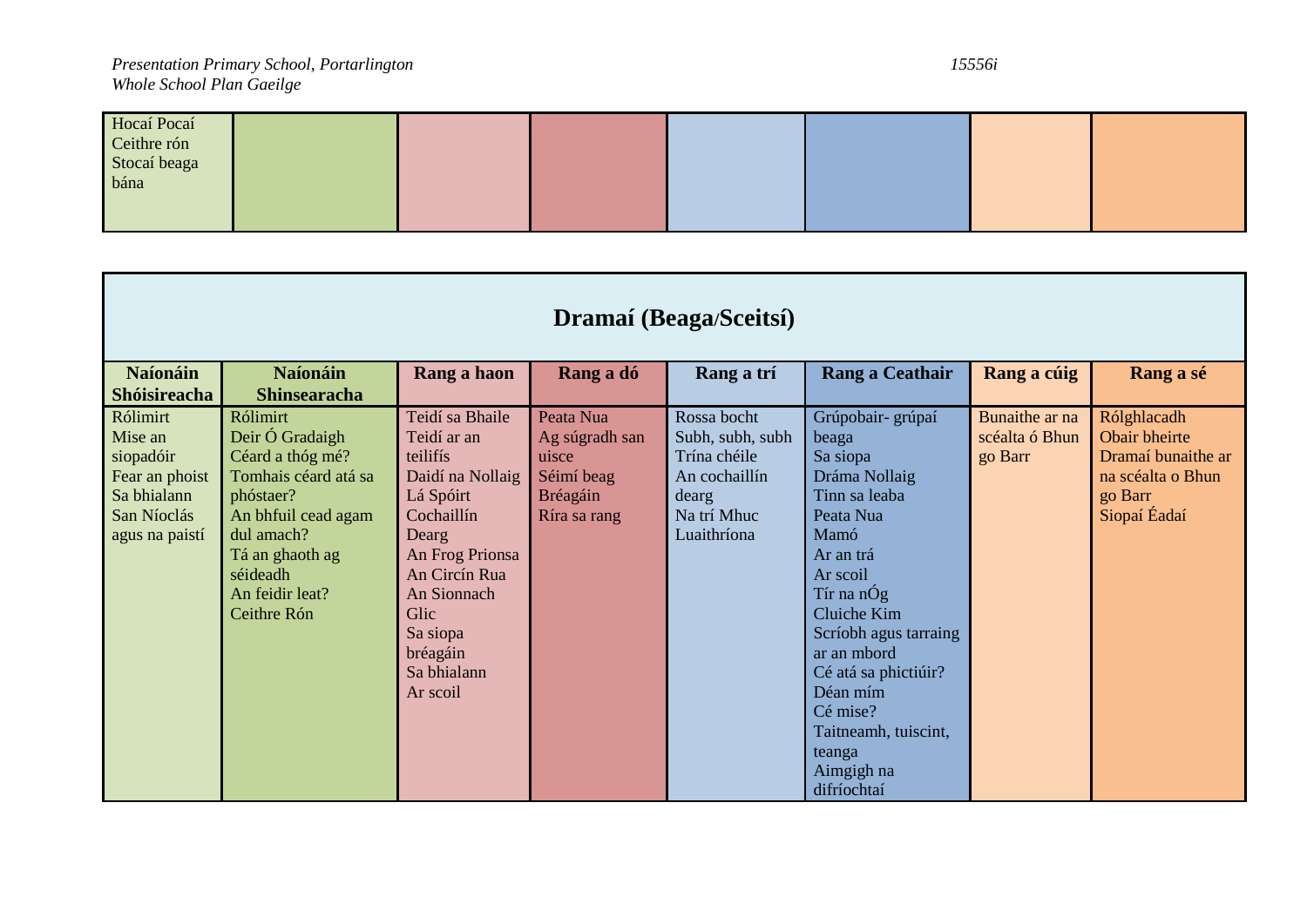|                                                | <b>Gramadach</b>                           |                |                                                                                                                                                                                             |                                                                                                                                                                                                                                                                             |                                                                                                                                                |                                                                                                                                                                                                                             |                                                                                                                                                                                                                                                                                                                                                                |  |
|------------------------------------------------|--------------------------------------------|----------------|---------------------------------------------------------------------------------------------------------------------------------------------------------------------------------------------|-----------------------------------------------------------------------------------------------------------------------------------------------------------------------------------------------------------------------------------------------------------------------------|------------------------------------------------------------------------------------------------------------------------------------------------|-----------------------------------------------------------------------------------------------------------------------------------------------------------------------------------------------------------------------------|----------------------------------------------------------------------------------------------------------------------------------------------------------------------------------------------------------------------------------------------------------------------------------------------------------------------------------------------------------------|--|
| <b>Naíoná</b><br>in<br><b>Shóisir</b><br>eacha | <b>Naíonáin</b><br><b>Shinseara</b><br>cha | Rang a<br>haon | Rang a dó                                                                                                                                                                                   | Rang a trí                                                                                                                                                                                                                                                                  | Rang a Ceathair                                                                                                                                | Rang a cúig                                                                                                                                                                                                                 | Rang a sé                                                                                                                                                                                                                                                                                                                                                      |  |
|                                                |                                            |                | An bhfuil? Tá/ Níl<br>An maith leat? Is<br>maith liom/Ní maith<br>liom<br>$Sa + h$<br>A.C- Chonaic/Ní<br>fhaca<br>Urú- ar an mb, gc, bhf,<br>ng, nd<br>Geaitsí- ag rith, ag ithe<br>ag siúl | An bhfuil? Tá/Níl<br>An maith leat?<br>$Sa + h$<br>An raibh? Bhí/ Ní<br>raibh<br>Ceisteanna-<br>Cé/Cad/Céard/Cá/Cár?<br>Ar an/ag an/faoin $+$<br>urú<br>Briathra simplí<br>Rugar<br>An ndearna? Rinne/Ní<br>dhearna<br>Ag ithe/ag glaoch rl<br>Briathar + duine $n6$<br>rud | <b>Aimsir Chaite</b><br>$Réamhfhocal + an =$<br>urú<br>$Mo + h$<br>Le, ag, ar, dó, ó<br>Briathra-Rug,<br>D'fhéach, Ghlaoigh<br>Ar mhaith leat? | Cleachtaí Gramadaí<br>Briathra rialta-aon<br>siolla, dhá siolla-A.C,<br>A.F. A.L<br>Briathra Neamhrialta x<br>11- A.C, A.L, A.F<br>Forainmneacha<br>reamhfhoclacha<br>An aidiacht shealbhach-<br>mo, do, a, rl<br>Aidáchtaí | Briathra rialta-aon<br>siolla, dhá siolla-A.c,<br>A.L, A.F<br>Briathra Neamhrialta-<br>A.C, A.L, A.F<br>Forainmneacha<br>reamhfhoclacha<br>An aidiacht<br>shealbhach<br>Aidáchtaí<br>Céimeanna<br>Comparáide<br>Bunuimhreacha agus<br>Uimhreacha Pearsanta<br>Aoiseanna<br>Orduithe<br>Caint indíreach<br>Firinscneach agus<br>Baininscineach-focail<br>simplí |  |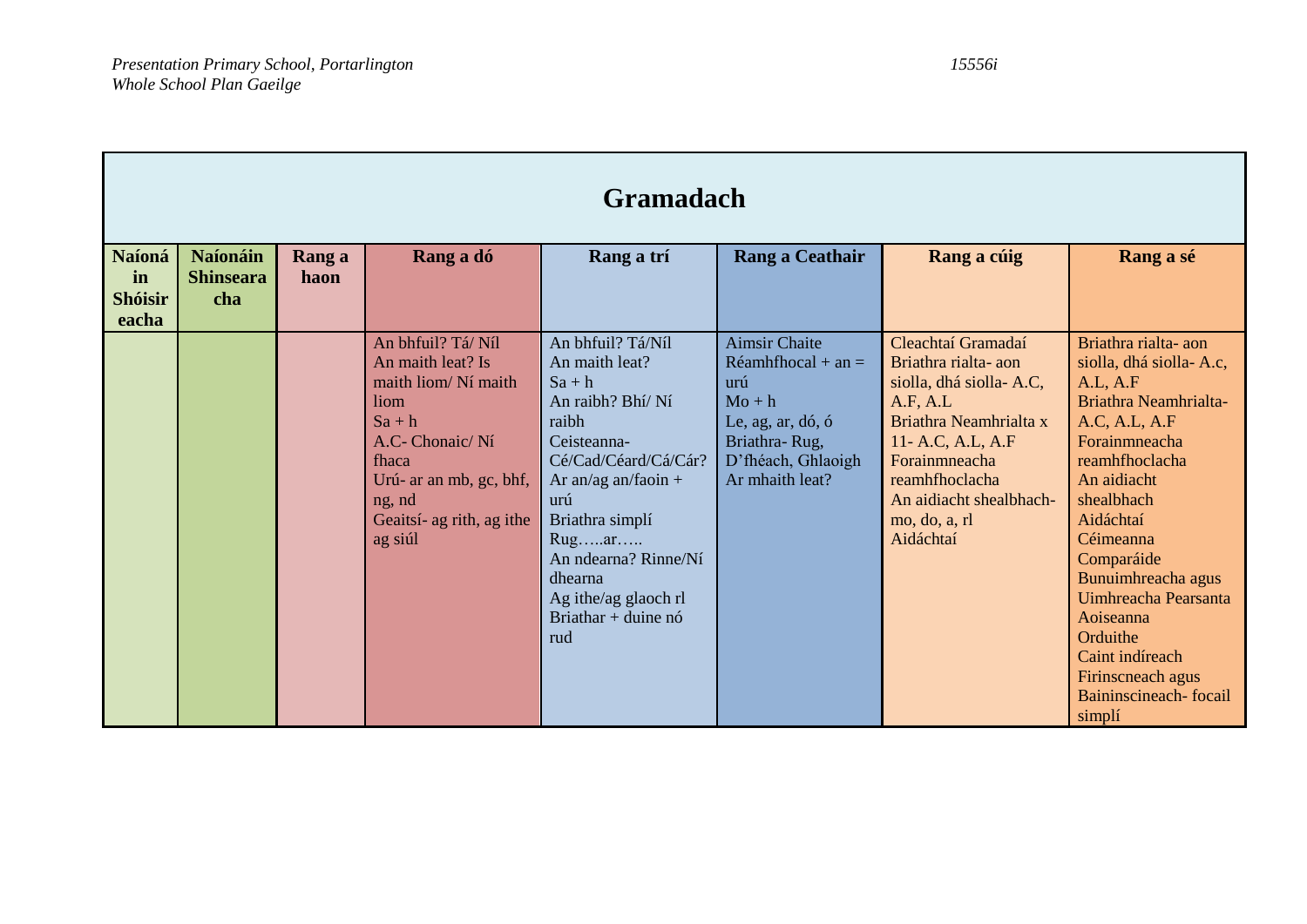| <b>Snáithe Éisteacht</b>                             |                                                                                                                                                          |                                                                                                                                                                                                                                                                                                                                                |  |  |  |  |  |  |  |
|------------------------------------------------------|----------------------------------------------------------------------------------------------------------------------------------------------------------|------------------------------------------------------------------------------------------------------------------------------------------------------------------------------------------------------------------------------------------------------------------------------------------------------------------------------------------------|--|--|--|--|--|--|--|
| Ba chóir go gcuirfí ar chumas an pháiste             |                                                                                                                                                          |                                                                                                                                                                                                                                                                                                                                                |  |  |  |  |  |  |  |
| Snáithaonad<br><b>Naíonáin</b><br>Rang a haon & a dó |                                                                                                                                                          |                                                                                                                                                                                                                                                                                                                                                |  |  |  |  |  |  |  |
|                                                      |                                                                                                                                                          |                                                                                                                                                                                                                                                                                                                                                |  |  |  |  |  |  |  |
|                                                      | éisteacht leis an nGaeilge á húsáid go<br>teagmhasach mar theanga chaidrimh agus<br>bhainisteoireachta (frasaí na seachtaine<br>agus feidhmeanna teanga) | <b>Go Neamhfhoirmiúil</b><br>éisteacht leis an nGaeilge á húsáid go teagmhasach mar<br>$\bullet$<br>theanga chaidrimh agus bhainisteoireachta (frasaí na<br>seachtaine agus feidhmeanna teanga)                                                                                                                                                |  |  |  |  |  |  |  |
| Ag Cothú Spéise                                      | <b>Sa Teagasc</b>                                                                                                                                        |                                                                                                                                                                                                                                                                                                                                                |  |  |  |  |  |  |  |
|                                                      | éisteacht le daoine eile chomh maith leis<br>an múinteoir-puipéid ag caint le chéile,<br>dlúthcheirníní<br>Rannta<br>Amhráin a chanadh<br>Dramaí Simplí  | éisteacht le Gaeilge, cé nach dtuigfeadh sé/sí gach focal<br>sceitsí nó drámaí simplí puipéad, cartúin<br>téipeanna éisteachta agus dlúthcheirníní, scéal a<br>insint<br>scéalta taifeadta<br>Orduithe simplí-Deir O' Grádaigh<br>$\bullet$<br>Rannta<br>$\bullet$<br>Dramaí simplí<br>$\bullet$<br>Scéalta-Tomás na hOrdóige<br>Gníomhamhráin |  |  |  |  |  |  |  |
| <b>Ag Tuiscint</b>                                   | éisteacht leis an nGaeilge á labhairt go<br>rialta gach lá chun frásaí faoi leith a                                                                      | éisteacht leis an nGaeilge á labhairt go rialta gach lá<br>$\bullet$<br>chun frásaí faoi leith a dhaingniú                                                                                                                                                                                                                                     |  |  |  |  |  |  |  |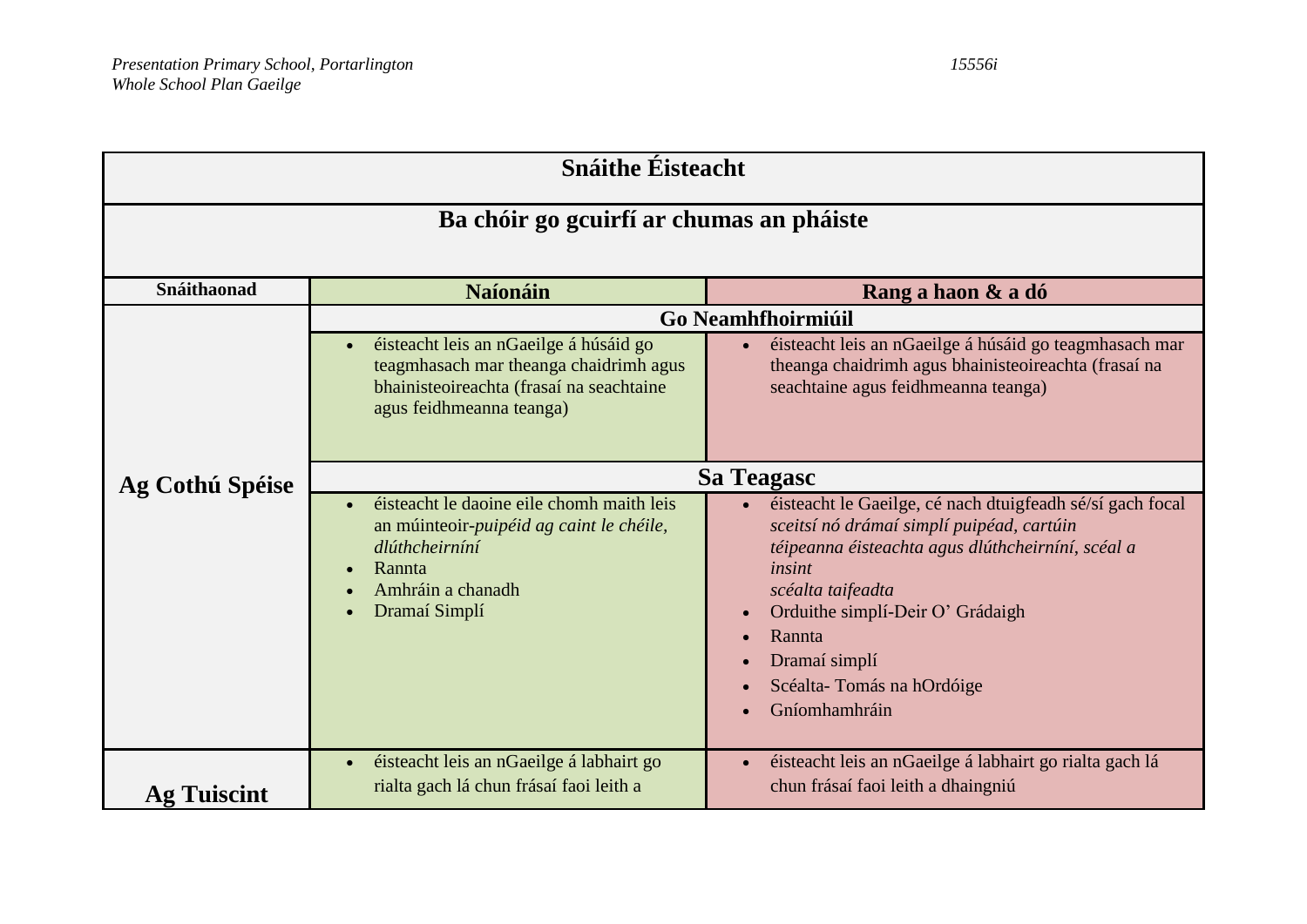| <b>Teanga</b> | dhaingniú                                                | ag teacht isteach ar maidin                                             |
|---------------|----------------------------------------------------------|-------------------------------------------------------------------------|
|               | ag dul amach ag am lóin                                  | ag dul amach ag am lóin                                                 |
|               | 'Seasaigí le chéile!'                                    | 'Cé leis an bosca lóin?'                                                |
|               | ag teacht isteach                                        | moladh                                                                  |
|               | 'Suígí síos anois!'                                      | tionól na scoile                                                        |
|               | moladh                                                   | cluichí éisteachta a imirt<br>$\bullet$                                 |
|               | 'Maith thú! Maith an cailín/buachaill!'                  | éisteacht agus leanúint treoracha                                       |
|               | cabhair a fháil ó leideanna éagsúla<br>$\bullet$         | éisteacht agus dathú                                                    |
|               | geáitsí, taispeáint leis na méara                        | 'Cuir dath dubh ar an díon.'                                            |
|               | cluichí éisteachta a imirt agus<br>$\bullet$             | foghraíocht cheart a chloisteáil chun taithí a fháil ar na<br>$\bullet$ |
|               | gníomhaíochtaí simplí a dhéanamh                         | fuaimeanna ar leith atá sa Ghaeilge                                     |
|               | éisteacht agus leanúint treoracha<br>$\bullet$           | rainn nó amhráin                                                        |
|               | éisteacht agus dathú, éisteacht agus                     | éisteacht le treoracha ón múinteoir agus na mothúcháin a<br>$\bullet$   |
|               | tarraingt                                                | léiriú le mím nó pictiúr                                                |
|               | éisteacht le treoracha ón múinteoir agus na<br>$\bullet$ | áthas, brón, fearg, eagla, sásamh,                                      |
|               | mothúcháin a léiriú le mím-áthas, brón                   | míshásamh.                                                              |
|               |                                                          |                                                                         |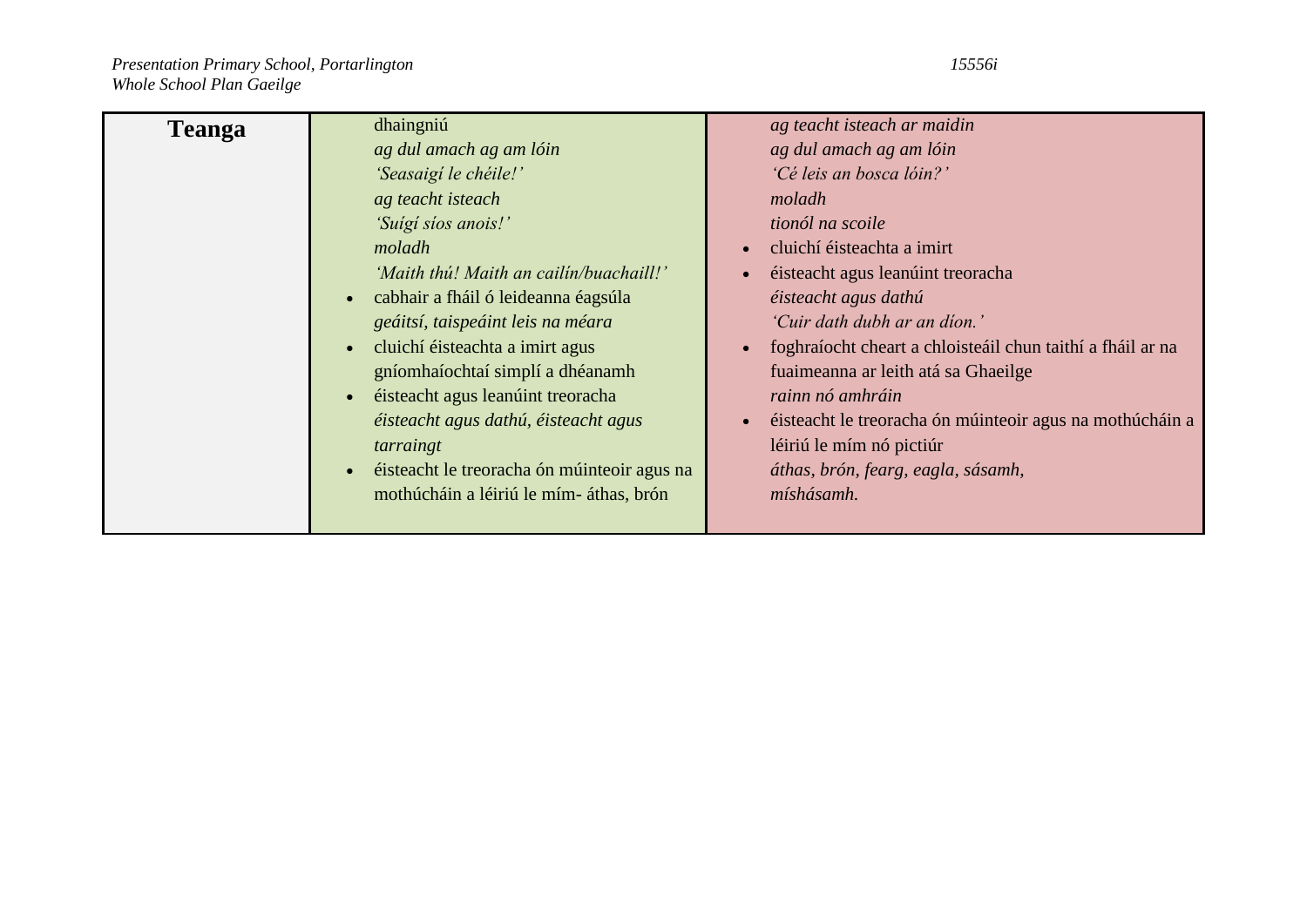| <b>Snáithe Éisteacht</b>                                     |                                                                                                                                                                                                                                                                                                                                |                                                                                                                                                                                                                                                                                                                                                         |  |  |  |  |  |  |
|--------------------------------------------------------------|--------------------------------------------------------------------------------------------------------------------------------------------------------------------------------------------------------------------------------------------------------------------------------------------------------------------------------|---------------------------------------------------------------------------------------------------------------------------------------------------------------------------------------------------------------------------------------------------------------------------------------------------------------------------------------------------------|--|--|--|--|--|--|
|                                                              | Ba chóir go gcuirfí ar chumas an pháiste                                                                                                                                                                                                                                                                                       |                                                                                                                                                                                                                                                                                                                                                         |  |  |  |  |  |  |
| Snáithaonad<br>Rang a trí & a ceathair<br>Rang a cúig & a sé |                                                                                                                                                                                                                                                                                                                                |                                                                                                                                                                                                                                                                                                                                                         |  |  |  |  |  |  |
|                                                              |                                                                                                                                                                                                                                                                                                                                | Go Neamhfhoirmiúil                                                                                                                                                                                                                                                                                                                                      |  |  |  |  |  |  |
|                                                              | éisteacht leis an nGaeilge á húsáid go<br>teagmhasach(feidhmeanna teanga agus<br>frasaí)                                                                                                                                                                                                                                       | éisteacht leis an nGaeilge á húsáid go<br>teagmhasach (feidhmeanna teanga agus frasaí)<br>éisteacht leis an nGaeilge i gcomhthéacsanna cultúrtha<br>$\bullet$<br>lá breithe, ócáidí speisialta, ceolchoirm                                                                                                                                              |  |  |  |  |  |  |
|                                                              | Sa Teagasc                                                                                                                                                                                                                                                                                                                     |                                                                                                                                                                                                                                                                                                                                                         |  |  |  |  |  |  |
| Ag Cothú Spéise                                              | éisteacht le Gaeilge, cé nach dtuigfeadh<br>sé/sí gach focal b'fhéidir<br>téipeanna agus dlúthcheirníní de scéalta,<br>sceitsí, amhráin, dánta<br>an múinteoir ag insint scéalta agus ag<br>léamh<br>sceitsí agus dánta<br>éisteacht leis an nGaeilge i<br>$\bullet$<br>gcomhthéacsanna cultúrtha- amhráin agus<br>seanfhocail | éisteacht chun brí ghinearálta a bhaint as ábhar<br>taitneamhach<br>an múinteoir ag insint scéalta agus ag léamh<br>sceitsí agus dánta<br>spóirt agus staire, nuacht agus aimsir, sceitsí,<br>drámaí<br>ceol na hÉireann, rockamhráin agus ceol tíre Gaeilge<br>éisteacht leis an nGaeilge i gcomhthéacsanna cultúrtha<br>$\bullet$<br>féilte na bliana |  |  |  |  |  |  |
|                                                              | éisteacht leis an nGaeilge á labhairt go<br>rialta gach lá chun nathanna cainte agus                                                                                                                                                                                                                                           | éisteacht le gnásanna na maidine,<br>$\bullet$<br>ag dul abhaile                                                                                                                                                                                                                                                                                        |  |  |  |  |  |  |
| <b>Ag Tuiscint</b>                                           | foirmlí teanga a dhaingniú                                                                                                                                                                                                                                                                                                     | ag imirt cluichí                                                                                                                                                                                                                                                                                                                                        |  |  |  |  |  |  |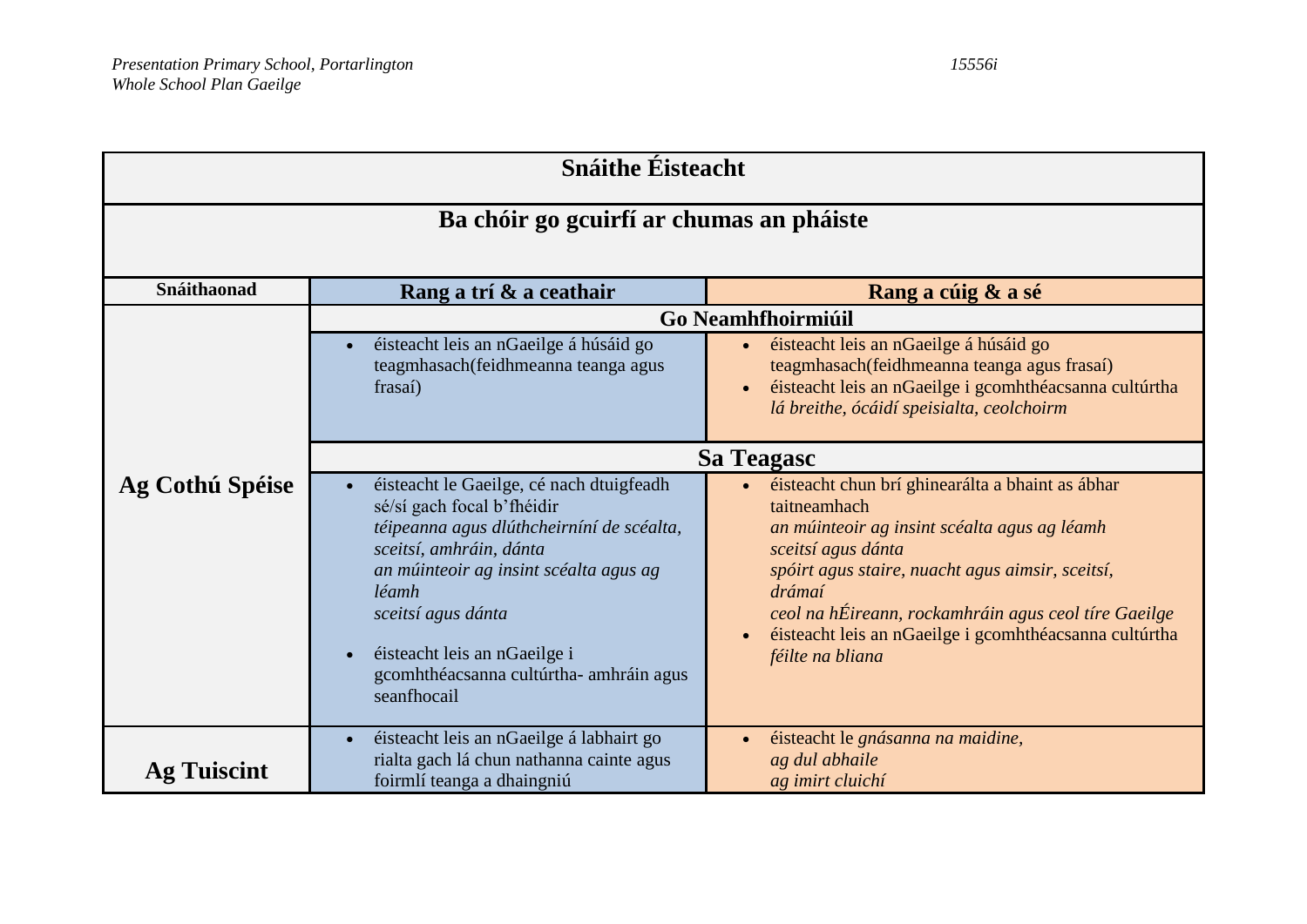| <b>Teanga</b> | glaoch an rolla, an dáta<br>ainm an lae, ainm na míosa, an Aimsir<br>cluichí spreagúla a éilíonn éisteacht agus<br>$\bullet$<br>tuiscint a imirt<br>éisteacht agus mím a dhéanamh<br>páirt a ghlacadh i ngníomhaíochtaí<br>$\bullet$<br>éisteachta a éilíonn tuiscint bhunúsach<br>éisteacht agus taispeáint<br>éisteacht agus freagairt<br>éisteacht agus leanúint treoracha<br>$\bullet$<br>cuir, dathaigh, tóg<br>oiliúint a fháil i scil na héisteachta trí úsáid<br>$\bullet$<br>a bhaint as téipeanna<br>taitheamh a bhaint as rain, dánta agus<br>$\bullet$<br>amhrán(bualadh bos, ag damhsa)<br>éisteacht leis an múinteoir agus<br>$\bullet$<br>gníomhartha a dhéanamh | éisteacht le i bhfíseáin agus an chaint a thuiscint le<br>cabhair ó gheáitsí, ón nguth agus ón gcomhthéacs<br>cluichí spreagúla a éilíonn -<br>tráth na gceist<br>éisteacht agus taispeáint<br>éisteacht agus leanúint treoracha<br>oiliúint bhreise i scil na héisteachta a fháil trí úsáid a<br>bhaint as dlúthdhioscaí<br>éisteacht leis an múinteoir agus gníomhaíochtaí a<br>dhéanamh |
|---------------|---------------------------------------------------------------------------------------------------------------------------------------------------------------------------------------------------------------------------------------------------------------------------------------------------------------------------------------------------------------------------------------------------------------------------------------------------------------------------------------------------------------------------------------------------------------------------------------------------------------------------------------------------------------------------------|--------------------------------------------------------------------------------------------------------------------------------------------------------------------------------------------------------------------------------------------------------------------------------------------------------------------------------------------------------------------------------------------|
|---------------|---------------------------------------------------------------------------------------------------------------------------------------------------------------------------------------------------------------------------------------------------------------------------------------------------------------------------------------------------------------------------------------------------------------------------------------------------------------------------------------------------------------------------------------------------------------------------------------------------------------------------------------------------------------------------------|--------------------------------------------------------------------------------------------------------------------------------------------------------------------------------------------------------------------------------------------------------------------------------------------------------------------------------------------------------------------------------------------|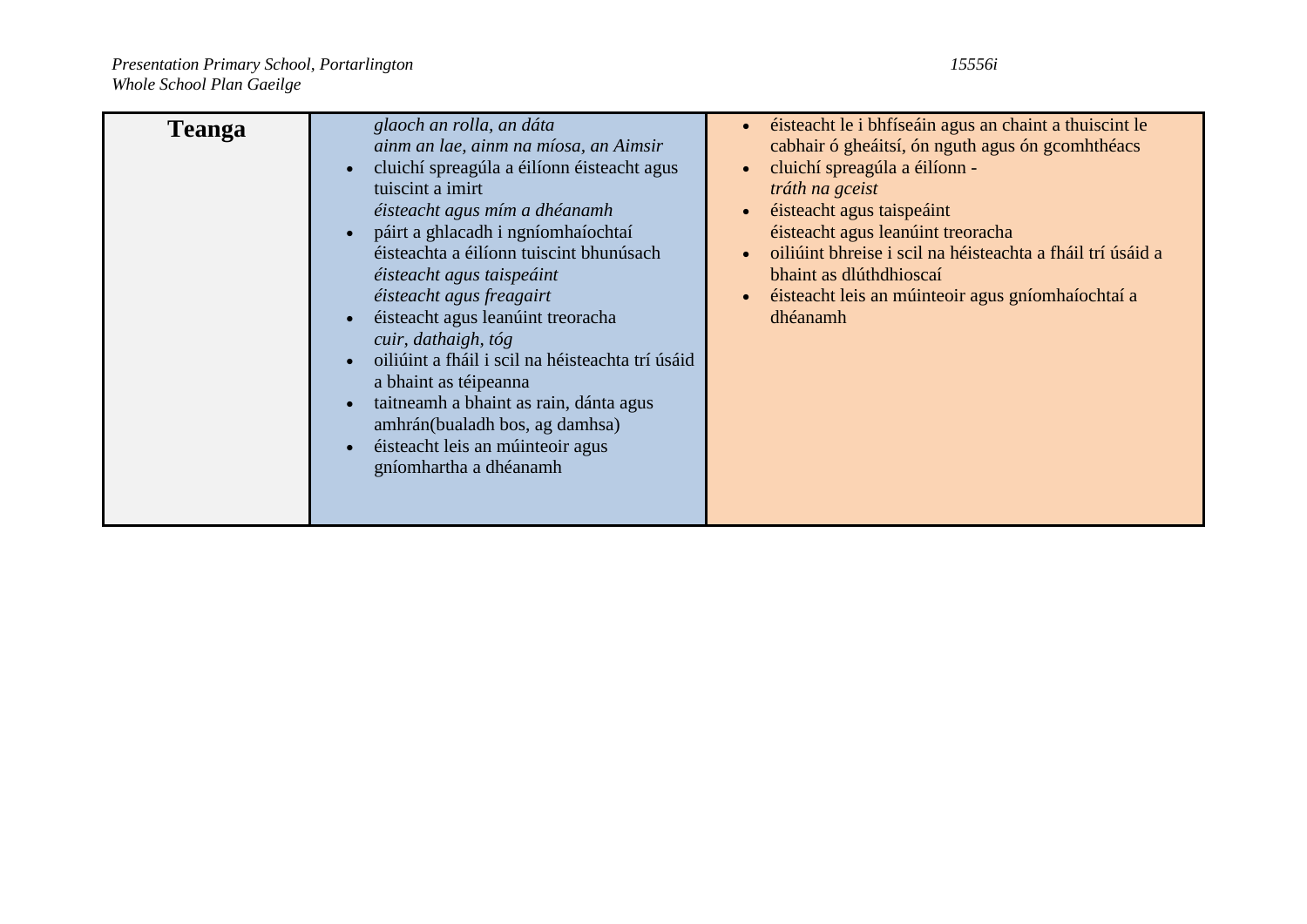| <b>Snáithe Labhairt</b> |                                                                                                                                                                                                            |                                                                                                                                                                                                    |  |  |  |  |  |  |
|-------------------------|------------------------------------------------------------------------------------------------------------------------------------------------------------------------------------------------------------|----------------------------------------------------------------------------------------------------------------------------------------------------------------------------------------------------|--|--|--|--|--|--|
|                         | Ba chóir go gcuirfí ar chumas an pháiste                                                                                                                                                                   |                                                                                                                                                                                                    |  |  |  |  |  |  |
| Snáithaonad             | <b>Naíonáin</b><br>Rang a haon & a dó                                                                                                                                                                      |                                                                                                                                                                                                    |  |  |  |  |  |  |
|                         | tabhairt faoi labhairt na Gaeilge<br>$\bullet$<br>caidreamh sóisialta a dhéanamh(frasaí na<br>seachtaine)<br>'Dia is Muire duit!'<br>('Cé leis an cóta seo?') 'Is liomsa é.'<br>'Slán agat, a mhúinteoir!' | Go Neamhfhoirmiúil<br>an Ghaeilge a labhairt go teagmhasach<br>neamhfhoirmiúil(frasaí na seachtaine                                                                                                |  |  |  |  |  |  |
| Ag Cothú Spéise         | <b>Sa Teagasc</b>                                                                                                                                                                                          |                                                                                                                                                                                                    |  |  |  |  |  |  |
|                         | rannta<br>amhráin a chanadh<br>scéalta ó na leabhair móra<br>Ghaeilge a labhairt i gcomhthéacsanna<br>cultúrtha                                                                                            | rainn a rá<br>gníomhamhráin thaitneamhacha a chanadh<br>páirt a ghlacadh i sceitsí gearra<br>Gaeilge a labhairt i gcomhthéacsanna cultúrtha<br>cluichí traidisiúnta d'fhéilte éagsúla na<br>bliana |  |  |  |  |  |  |
|                         | úsáid a bhaint as geáitsí chun cabhrú le<br>$\bullet$<br>cumarsáid a<br>dhéanamh                                                                                                                           | úsáid a bhaint as leideanna éagsúla chun cabhrú le<br>cumarsáid<br>sainfhoclóir na dtéamaí don leibhéal seo a úsáid                                                                                |  |  |  |  |  |  |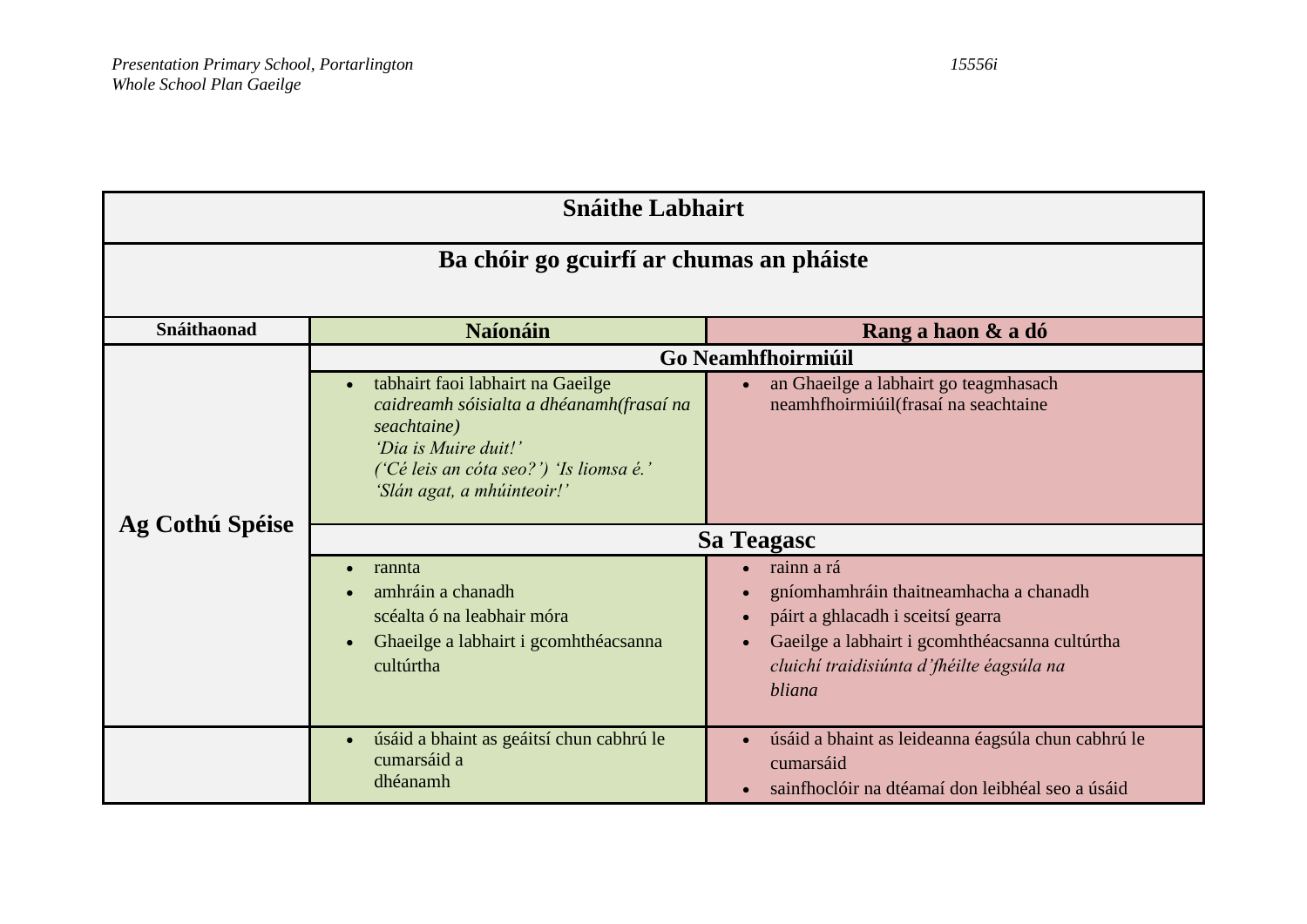| Ag Usáid<br><b>Teanga</b> | cluichí teanga a imirt<br>$\bullet$<br>aithint<br>'Cé mise?'<br>aimsiú<br>'Feicim le mo shúilín'<br>meaitseáil<br>'Snap!'<br>liostú<br>Chuaigh mé go dtí an siopa, cheannaigh<br>mé milseáin, bainne<br>cluiche 'Kim'<br>Bhí an leabhar ar an mbord. Tá sé ar an<br>mála anois. Bhí an glantóir ar an mbord.<br>Tá sé sa bhosca anois.<br>'Cén t-am é, a mhac tíre?' | pictiúir, póstaeir agus ábhar dílis<br>cluichí foclóra<br>abairtí a chumadh ó spreagthaigh<br>focail cháilitheacha a úsáid<br>$\bullet$<br>mór, beag, fada, gearr,<br>go maith<br>sceitsí beaga-sa siopa bréagán, sa seomra ranga, sa<br>$\bullet$<br>chlós<br>cluichí teanga a imirt<br>páirt a ghlacadh i gcluichí foghraíochta agus litrithe<br>bingo agus cluiche Kim |
|---------------------------|----------------------------------------------------------------------------------------------------------------------------------------------------------------------------------------------------------------------------------------------------------------------------------------------------------------------------------------------------------------------|---------------------------------------------------------------------------------------------------------------------------------------------------------------------------------------------------------------------------------------------------------------------------------------------------------------------------------------------------------------------------|
|---------------------------|----------------------------------------------------------------------------------------------------------------------------------------------------------------------------------------------------------------------------------------------------------------------------------------------------------------------------------------------------------------------|---------------------------------------------------------------------------------------------------------------------------------------------------------------------------------------------------------------------------------------------------------------------------------------------------------------------------------------------------------------------------|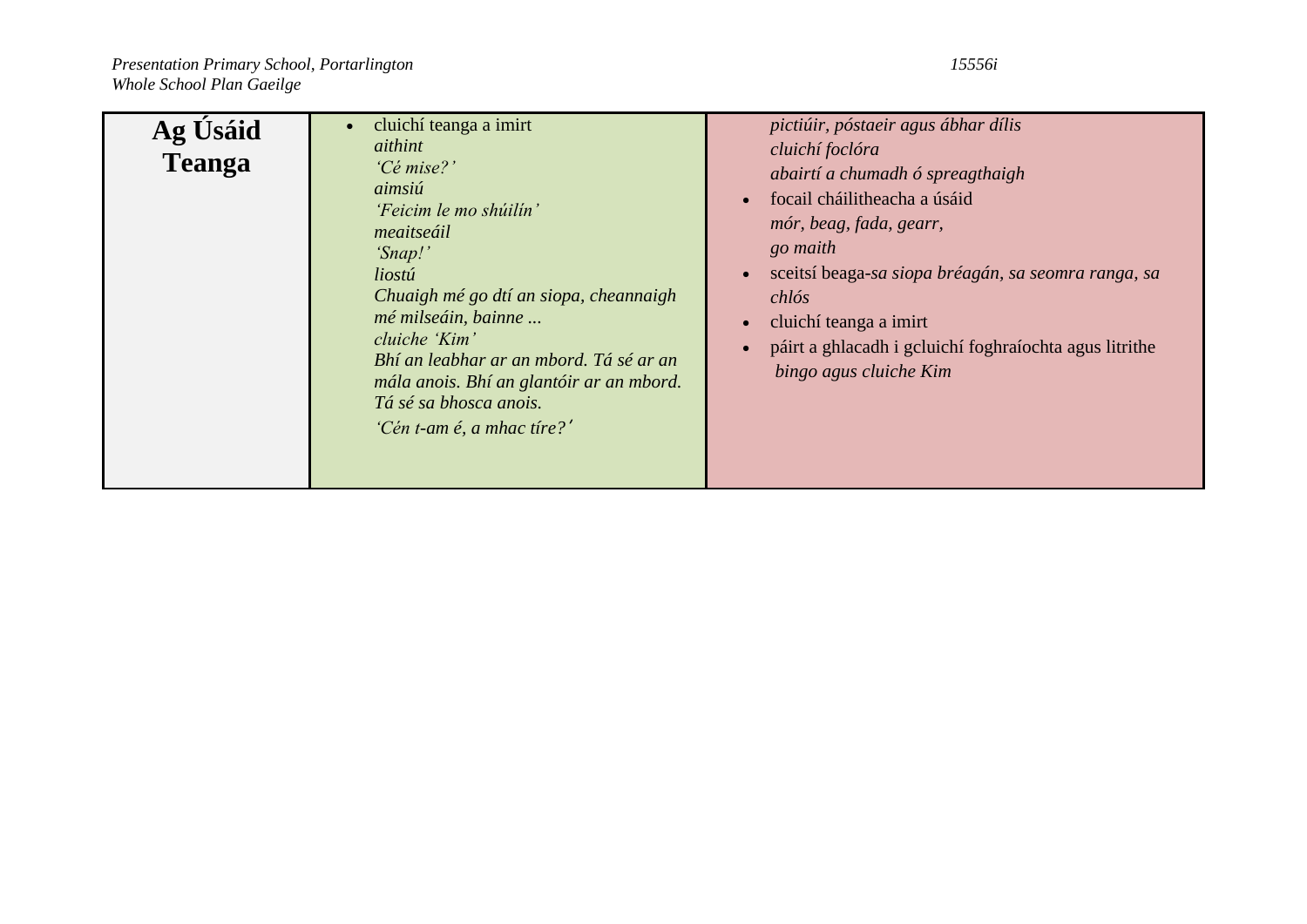| <b>Snáithe Labhairt</b>                  |                                                                                                                                                                                                                                                                                                                                                                                                                                                                                                                                                                                                                                            |                                                                                                                                                                                                                                                                                                    |  |  |  |  |  |
|------------------------------------------|--------------------------------------------------------------------------------------------------------------------------------------------------------------------------------------------------------------------------------------------------------------------------------------------------------------------------------------------------------------------------------------------------------------------------------------------------------------------------------------------------------------------------------------------------------------------------------------------------------------------------------------------|----------------------------------------------------------------------------------------------------------------------------------------------------------------------------------------------------------------------------------------------------------------------------------------------------|--|--|--|--|--|
| Ba chóir go gcuirfí ar chumas an pháiste |                                                                                                                                                                                                                                                                                                                                                                                                                                                                                                                                                                                                                                            |                                                                                                                                                                                                                                                                                                    |  |  |  |  |  |
| Snáithaonad                              | Rang a trí & a ceathair<br>Rang a cúig & a sé                                                                                                                                                                                                                                                                                                                                                                                                                                                                                                                                                                                              |                                                                                                                                                                                                                                                                                                    |  |  |  |  |  |
| Ag Cothú Spéise                          | Go Neamhfhoirmiúil<br>an Ghaeilge a labhairt go teagmhasach<br>an Ghaeilge a labhairt go teagmhasach sa seomra ranga<br>neamhfhoirmiúil sa seomra ranga agus sa<br>agus sa scoil<br>scoil (frasaí agus feidhmeanna teanga)<br>Sa Teagasc<br>dánta a phlé<br>dánta a aithris agus a phlé<br>amhráin a chanadh<br>amhráin a chanadh<br>páirt a ghlacadh i sceitsí agus i ndrámaí<br>páirt a ghlacadh i ndrámaí<br>an Ghaeilge a labhairt i gcomhthéacsanna cultúrtha<br>gnéithe den chultúr a phlé<br>Máirt na hInide-conas pancóga a<br>féilte na bliana<br>dhéanamh<br>cluichí Gaelacha<br>Lá Fhéile Pádraig<br>ceol agus damhsaí Gaelacha |                                                                                                                                                                                                                                                                                                    |  |  |  |  |  |
| <b>Ag Tuiscint</b><br><b>Teanga</b>      | úsáid a bhaint as leideanna éagsúla chun<br>cabhrú le cumarsáid éifeachtach a<br>dhéanamh<br>nuacht shimplí<br>labhairt fúithi féin<br>scéalta a aithris agus ceisteanna fúthu a                                                                                                                                                                                                                                                                                                                                                                                                                                                           | úsáid a bhaint as leideanna éagsúla chun cabhrú le<br>$\bullet$<br>cumarsáid éifeachtach<br>nuacht a thabhairt<br>labhairt fúithi féin<br>$\bullet$<br>scéalta a athinsint ina focail féin, ceisteanna a chur agus<br>$\bullet$<br>a fhreagairt fúthu<br>foclóir níos leithne a úsáid<br>$\bullet$ |  |  |  |  |  |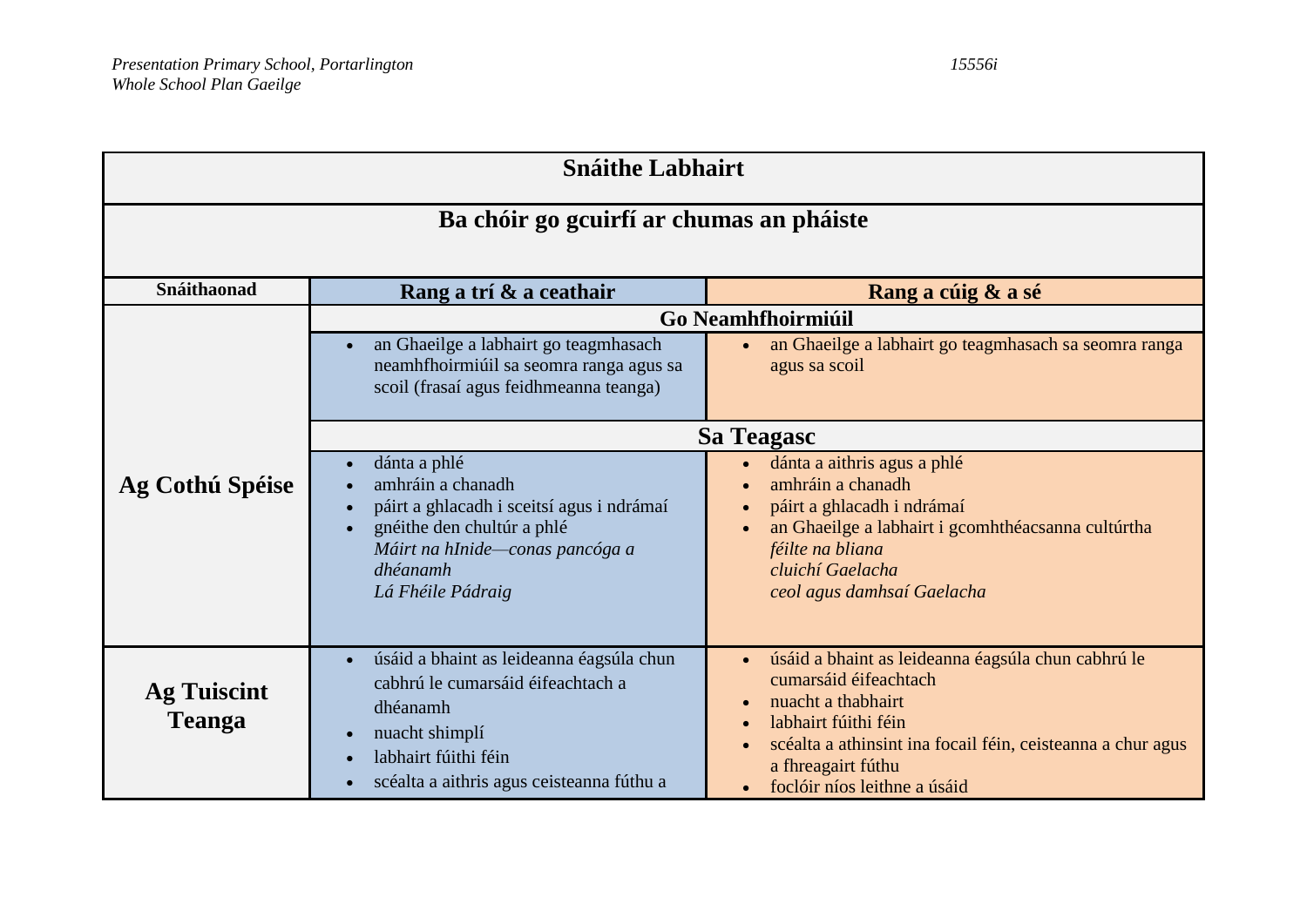| fhreagairt,<br>foclóir níos leithne a úsáid<br>cluichí foclóra<br>cluichí teanga a imirt<br>$\bullet$<br>scéalta a chríochnú agus a chumadh<br>treoracha agus orduithe a thabhairt<br>ceisteanna a chur agus a fhreagairt<br>comparáid a dhéanamh idir rudaí<br>ard, níos airde, mór, níos mó<br>úsáid a bhaint as<br>orm, liom, dom, agam<br>páirt a ghlacadh i gcluichí foghraíochta<br>$\bullet$<br>agus litrithe<br>rabhlóga | cluichí foclóra<br>grúpaí focal (gréithe, troscán, sceanra)<br>cluichí teanga a imirt<br>$\bullet$<br>scéalta a chríochnú agus a chumadh<br>$\bullet$<br>rólghlacadh i suímh dhifriúla<br>bunaithe ar na téamaí<br>cluichí a imirt chun taithí a fháil ar ghramadach na<br>$\bullet$<br>Gaeilge<br>Cé mise? nó Fiche ceist<br>mo, do, a, ár, bhur, a<br>úsáid a bhaint as na suímh agus na treonna i gcluichí<br>páirce<br>ar an, idir, in aice, trasna<br>isteach, istigh, amach, amuigh<br>thuas, thíos, suas, síos, anuas<br>caint faoi rudaí a tharla, a tharlaíonn agus a tharlóidh<br>$\bullet$<br>ceisteanna a chur agus a fhreagairt<br>$\bullet$<br>réimse níos leithne rudaí a ainmniú i gcomhthéacsanna<br>$\bullet$<br>éagsúla<br>uathu agus iolra<br>comparáid a dhéanamh<br>$\bullet$<br>úsáid a bhaint as<br>agam, orm, liom, fúm, díom, romham,<br>chugam, uaim<br>páirt a ghlacadh i gcluichí foghraíochta agus litrithe. |
|----------------------------------------------------------------------------------------------------------------------------------------------------------------------------------------------------------------------------------------------------------------------------------------------------------------------------------------------------------------------------------------------------------------------------------|--------------------------------------------------------------------------------------------------------------------------------------------------------------------------------------------------------------------------------------------------------------------------------------------------------------------------------------------------------------------------------------------------------------------------------------------------------------------------------------------------------------------------------------------------------------------------------------------------------------------------------------------------------------------------------------------------------------------------------------------------------------------------------------------------------------------------------------------------------------------------------------------------------------------------------------------|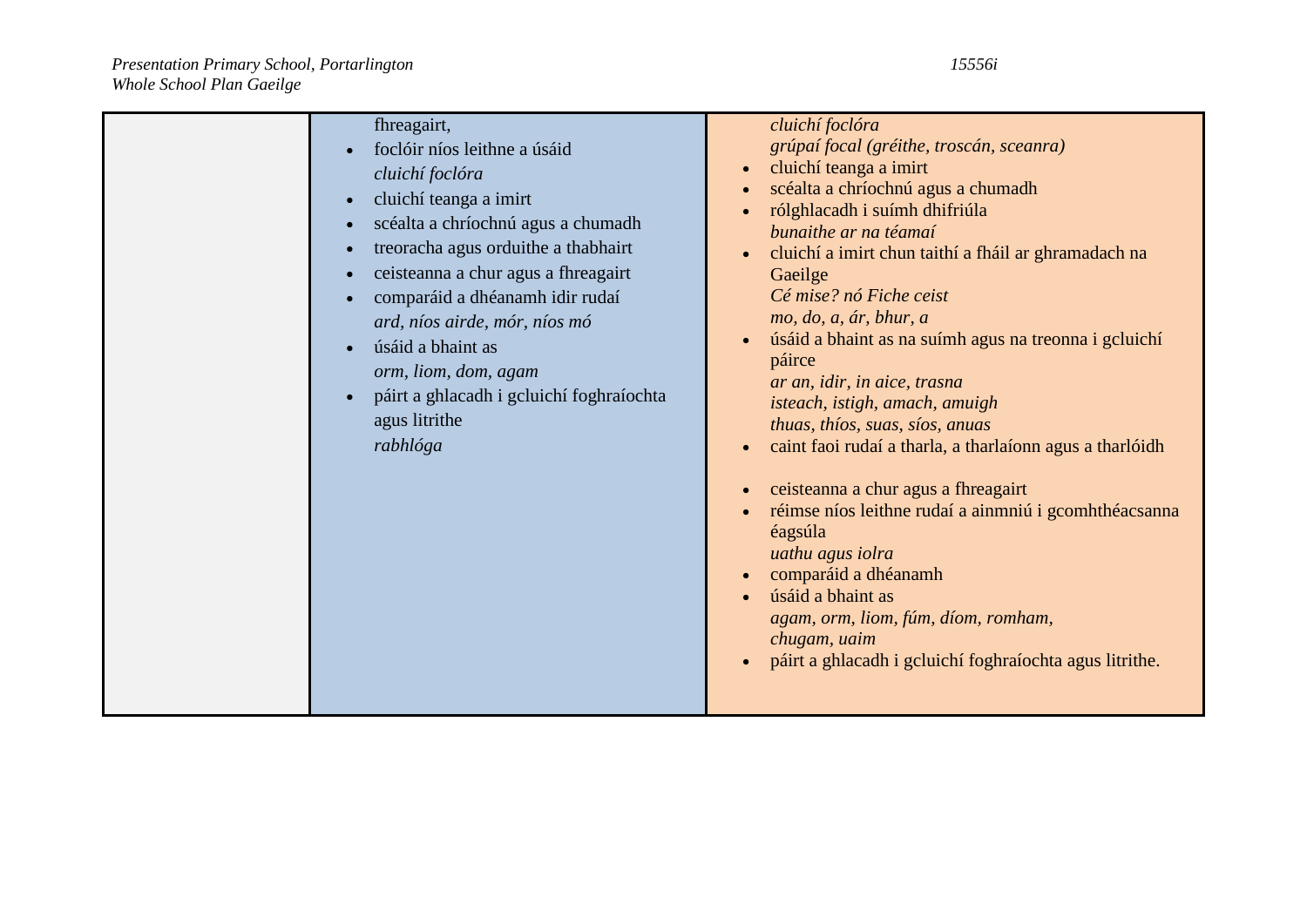| <b>Snáithe Léitheoireacht</b>       |                                                                                                                                                                                                                                               |                                                                                                                                                                                        |                                                                                                                                                                                                                                                                                            |                                                                                                                                                                                          |                                                                                                                                                                                                                                     |
|-------------------------------------|-----------------------------------------------------------------------------------------------------------------------------------------------------------------------------------------------------------------------------------------------|----------------------------------------------------------------------------------------------------------------------------------------------------------------------------------------|--------------------------------------------------------------------------------------------------------------------------------------------------------------------------------------------------------------------------------------------------------------------------------------------|------------------------------------------------------------------------------------------------------------------------------------------------------------------------------------------|-------------------------------------------------------------------------------------------------------------------------------------------------------------------------------------------------------------------------------------|
|                                     |                                                                                                                                                                                                                                               |                                                                                                                                                                                        | Ba chóir go gcuirfí ar chumas an pháiste                                                                                                                                                                                                                                                   |                                                                                                                                                                                          |                                                                                                                                                                                                                                     |
| Snáithaonad                         | Rang a dó                                                                                                                                                                                                                                     | Rang a trí                                                                                                                                                                             | <b>Rang a Ceathair</b>                                                                                                                                                                                                                                                                     | Rang a cúig                                                                                                                                                                              | Rang a sé                                                                                                                                                                                                                           |
| Ag Cothú<br><b>Spéise</b>           | Éisteacht leis an<br>múinteoir ag<br>léamh, úsáid a<br>bhaint as<br>ceisteanna<br>fógraí sa<br>$\bullet$<br>seomra ranga<br>lipéid le<br>haghaidh rudaí<br>sa seomra ranga<br>m.sh. clár bán,<br>doras, fuinneog<br>Leabhair mhóra<br>a léamh | Éisteacht leis an<br>múinteoir ag léamh<br>brí a bhaint as an<br>bhfocal scríofa sa<br>timpeallacht, go<br>háirithe sa seomra<br>ranga<br>scéalta simplí<br>pictiúrleabhair a<br>léamh | Éisteacht leis an<br>$\bullet$<br>múinteoir ag léamh<br>brí a bhaint as an<br>$\bullet$<br>bhfocal scríofa sa<br>timpeallacht, go<br>háirithe sa seomra<br>ranga-lipéid,<br>fógraí,<br>scríbhneoireacht<br>ar an gclár<br>dubh<br>leabhair shimplí<br>eolais<br>pictiúrleabhair a<br>léamh | Éisteacht leis an<br>múinteoir ag<br>léamh<br>Focal scríofa sa<br>$\bullet$<br>timpeallacht a<br>léamh<br>Ag léamh<br>$\bullet$<br>leabhair sa<br>leabharlann, irisí,<br>leabhair eolais | éisteacht leis an<br>$\bullet$<br>múinteoir ag léamh<br>focal sa<br>$\bullet$<br>timpeallacht a<br>léamh<br>ailt faoi leith as<br>$\bullet$<br>nuachtáin Ghaeilge<br>leabhair eolais,<br>$\bullet$<br>faoin timpeallacht<br>a léamh |
| <b>Ag Tuiscint</b><br><b>Teanga</b> | leabhair á léamh<br>$\bullet$<br>os ard ag an<br>múinteoir<br>clár<br>$\bullet$<br>cuimsitheach<br>réamhléitheoirea                                                                                                                           | paistí eile agus an<br>$\bullet$<br>múinteoir ag léamh<br>Féachaigí ar<br>$\bullet$<br>leathanach a<br>tríocha!<br>barr, lár agus bun<br>an leathanaigh                                | An múinteoir agus<br>$\bullet$<br>an rang go léir ag<br>léamh<br>téarmaíocht a<br>$\bullet$<br>bhaineann leis an<br>léitheoireacht a<br>thuiscint-                                                                                                                                         | an téarmaíocht a<br>$\bullet$<br>bhaineann leis an<br>léitheoireacht a<br>thuiscint-<br>leathanach caoga<br>a seacht!<br>barr, lár, bun an                                               | an téarmaíocht leis<br>$\bullet$<br>an léitheoireacht a<br>thuiscint<br>féachaigí ar<br>leathanach caoga a<br>seacht!<br>barr, lár, bun an                                                                                          |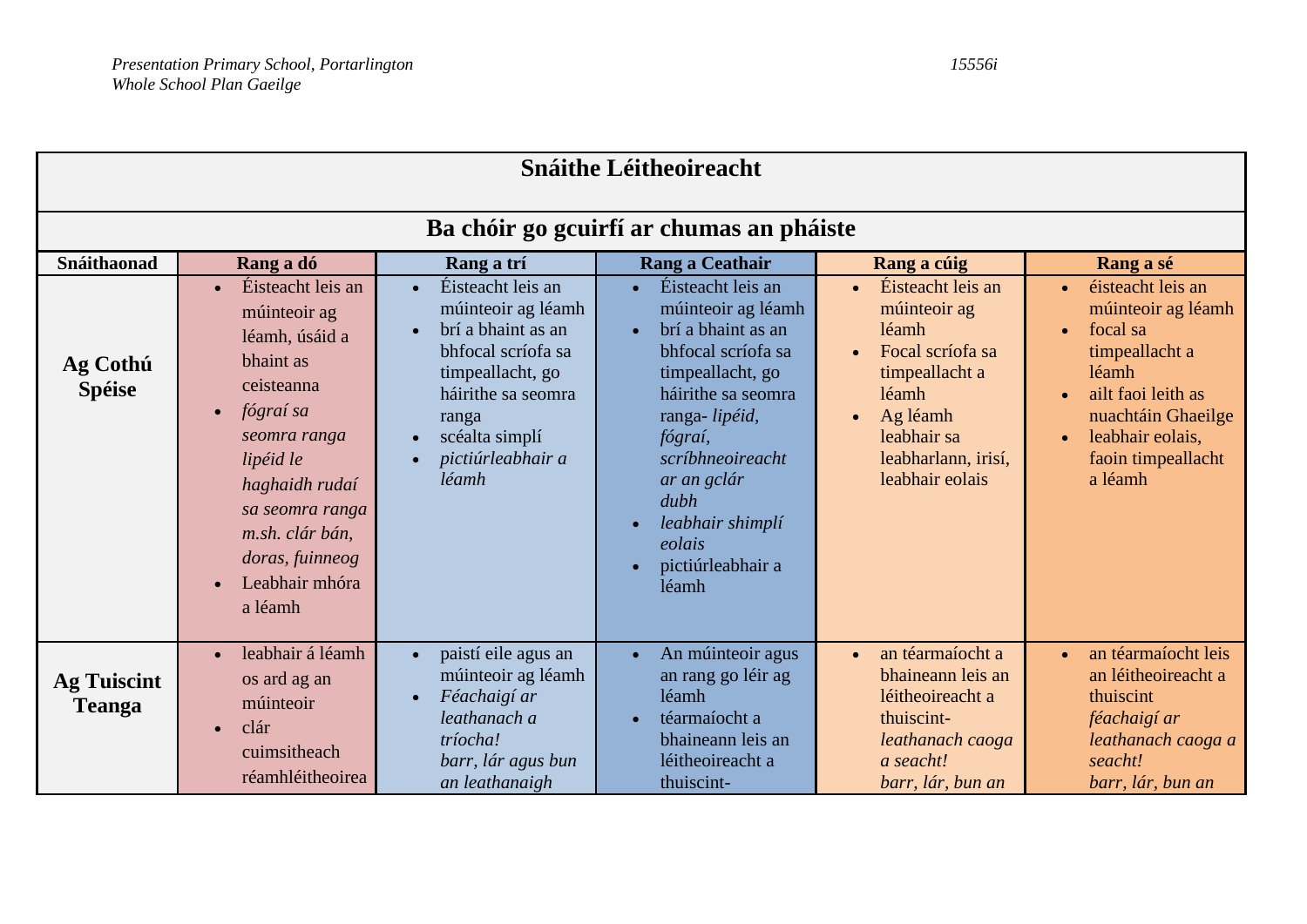|  | chta a leanúint<br>pictiúrleabhair<br>cluichí<br>meaitseála<br>pictiúir a chur<br><i>in ord</i><br>luaschártaí<br>téarmaíocht a<br>bhaineann leis<br>an léitheoireacht<br>a chloisteáil<br>agus a thuiscint<br>'Oscail do<br>leabhar!'<br>'Féach ar an<br>bpictiúr!'<br>focal a aithint trí<br>leideanna a<br>úsáid<br>ceisteanna a<br>fhreagairt faoin<br>bpictiúr<br>seimhiú mo+h | stór níos leithne de<br>$\bullet$<br>ghnáthfhocail<br>inléite a chur le<br>chéile óna t(h)aithí<br>ar théacs sa<br>timpeallacht agus<br>ar leabhair<br>focail a aithint i<br>$\bullet$<br>dtéacs trí úsáid a<br>bhaint as leideanna<br>agus as pictiúir,<br>fuaimeanna na<br>$\bullet$<br>Gaeilge- gutaí<br>fada, gear, seimhiú<br>fuaimeanna nach<br>bhfuil sa Bhéarla<br>focal a bhriseadh i<br>$\bullet$<br>siollaí<br>a bhfuil á léamh<br>$\bullet$<br>aici a thuiscint | leathanach<br>barr, lár agus bun<br>an leathanaigh<br>liosta de<br>$\bullet$<br>ghnathfhocail a<br>dhéanamh agus a<br>léamh<br>focail a tuiscint trí<br>úsáid a bhaint as<br>leideanna<br>Gutaí fada/gear,<br>$\bullet$<br>consain leathan<br>agus caol,<br>shéimhithe,<br>fuaimeanna ua/ia a<br>aithint<br>focal le níos mó na<br>$\bullet$<br>siolla amháin a<br>úsáid<br>a bhfuil á léamh<br>$\bullet$<br>aici a thuiscint | leathanaigh<br>focal a aithint i<br>$\bullet$<br>dtéacs trí úsáid a<br>bhaint as<br>leideanna ón<br>gcomhthéacs, ón<br>gcomhréir, agus ó<br>ghraiféimeanna<br>straitéisí éagsúla<br>$\bullet$<br>léitheoireachta a<br>chleachtadh<br>grinnléitheoireac<br>ht<br>fuaimeanna na<br>Gaeilge<br>guta fada agus<br>gearr<br>consan leathan<br>agus caol<br>fuaimeanna nach<br>$\bullet$<br>bhfuil sa Bhéarla<br>a thabhairt faoi<br>deara<br>focail a bhriseadh<br>ina siollaí<br>anailís a<br>dhéanamh ar an | leathanaigh<br>tús an chéad<br>ailt/an dara ailt<br>foclóir pearsanta a<br>$\bullet$<br>chur le chéile<br>focal a aithint i<br>$\bullet$<br>dtéacs trí úsáid a<br>bhaint as leideanna<br>ón gcomhthéacs,<br>ón gcomhréir, agus<br>ó ghraiféimeanna<br>fuaimeanna na<br>$\bullet$<br>Gaeilge<br>guta fada agus<br>gearr<br>consan leathan<br>agus caol<br>séimhiú ar<br>thúschonsan<br>fuaimeanna nach<br>$\bullet$<br>bhfuil sa Bhéarla a<br>thabhairt faoi deara<br>focail a bhriseadh<br>$\bullet$<br>ina siollaí<br>an téacs a phlé<br>$\bullet$ |
|--|-------------------------------------------------------------------------------------------------------------------------------------------------------------------------------------------------------------------------------------------------------------------------------------------------------------------------------------------------------------------------------------|-----------------------------------------------------------------------------------------------------------------------------------------------------------------------------------------------------------------------------------------------------------------------------------------------------------------------------------------------------------------------------------------------------------------------------------------------------------------------------|-------------------------------------------------------------------------------------------------------------------------------------------------------------------------------------------------------------------------------------------------------------------------------------------------------------------------------------------------------------------------------------------------------------------------------|----------------------------------------------------------------------------------------------------------------------------------------------------------------------------------------------------------------------------------------------------------------------------------------------------------------------------------------------------------------------------------------------------------------------------------------------------------------------------------------------------------|-----------------------------------------------------------------------------------------------------------------------------------------------------------------------------------------------------------------------------------------------------------------------------------------------------------------------------------------------------------------------------------------------------------------------------------------------------------------------------------------------------------------------------------------------------|
|--|-------------------------------------------------------------------------------------------------------------------------------------------------------------------------------------------------------------------------------------------------------------------------------------------------------------------------------------------------------------------------------------|-----------------------------------------------------------------------------------------------------------------------------------------------------------------------------------------------------------------------------------------------------------------------------------------------------------------------------------------------------------------------------------------------------------------------------------------------------------------------------|-------------------------------------------------------------------------------------------------------------------------------------------------------------------------------------------------------------------------------------------------------------------------------------------------------------------------------------------------------------------------------------------------------------------------------|----------------------------------------------------------------------------------------------------------------------------------------------------------------------------------------------------------------------------------------------------------------------------------------------------------------------------------------------------------------------------------------------------------------------------------------------------------------------------------------------------------|-----------------------------------------------------------------------------------------------------------------------------------------------------------------------------------------------------------------------------------------------------------------------------------------------------------------------------------------------------------------------------------------------------------------------------------------------------------------------------------------------------------------------------------------------------|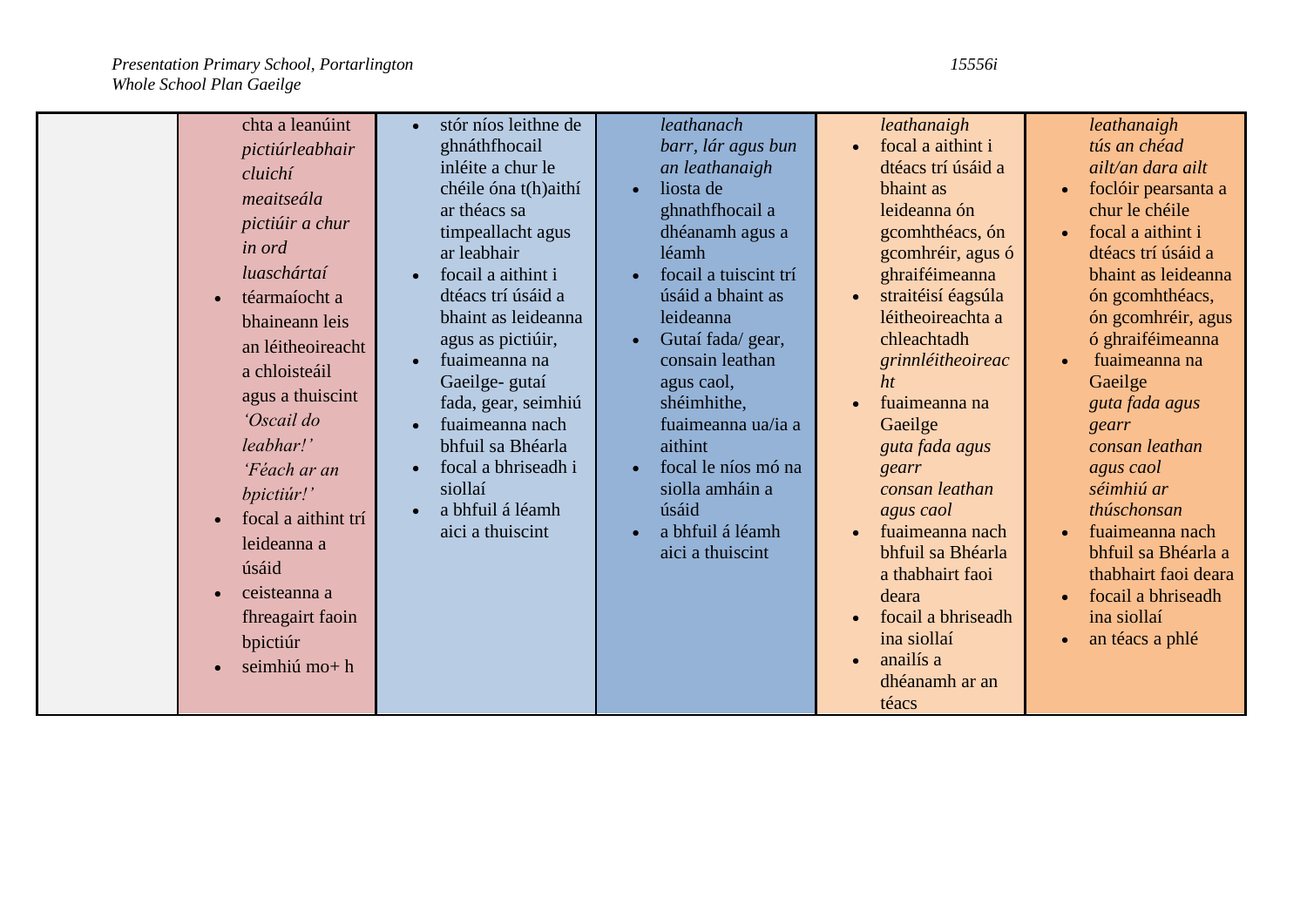**Ag Úsáid Teanga** Ag léamh 'leabhair mhóra' leis an múinteoir • treoracha a léamh agus a leanúint ag déanamh míme le cabhair ó phictiúr ag léamh abairtí agus ag tarraingt pictiúir léamh i gcomhpháirt le daoine eile treoracha a leanúint mím, dathú, tarraingt treoracha do chluichí boird a leanúint puzail ag léamh fograí sa scoil léamh i gcomhthéacsanna cultúrtha *scéalta gearra rainn, dánta dúchasacha* léamh i gcomhpháirt le daoine eile • léitheoireacht fheidhmiúil a dhéanamh ábhar dílis a léamh ag leibhéal oiriúnach *sceideal TG4 fógraí sa scoil* taithí a fháil ar chineálacha éagsúla téacs*cartúin, páipéir ghrinn, scéalta simplí* • freagairt do phearsana i scéal léamh i gcomhthéacsanna cultúrtha *scéalta gearra béaloidis, rainn, dánta dúchasacha* léamh i gcomhpháirt le daoine eile • puzail. crosfhocail míreanna as leabhair eolais *amchlár an ranga* léamh i gcomhthéacsanna cultúrtha*clár an chluiche ceannais camógaíochta nó peile a léamh* léamh i gcomhpháirt le daoine eile *puzail, crosfhocail* ábhar dílis a léamh ag leibhéal oiriúnach-*sceideal TG4, biachláir agus oidis chócaireachta* Leabhair a scríobh sa rang agus é a léamh do na ranganna eile Dánta simplí a scríobh agus a léamh Dialann ranga a scríobh agus a léamh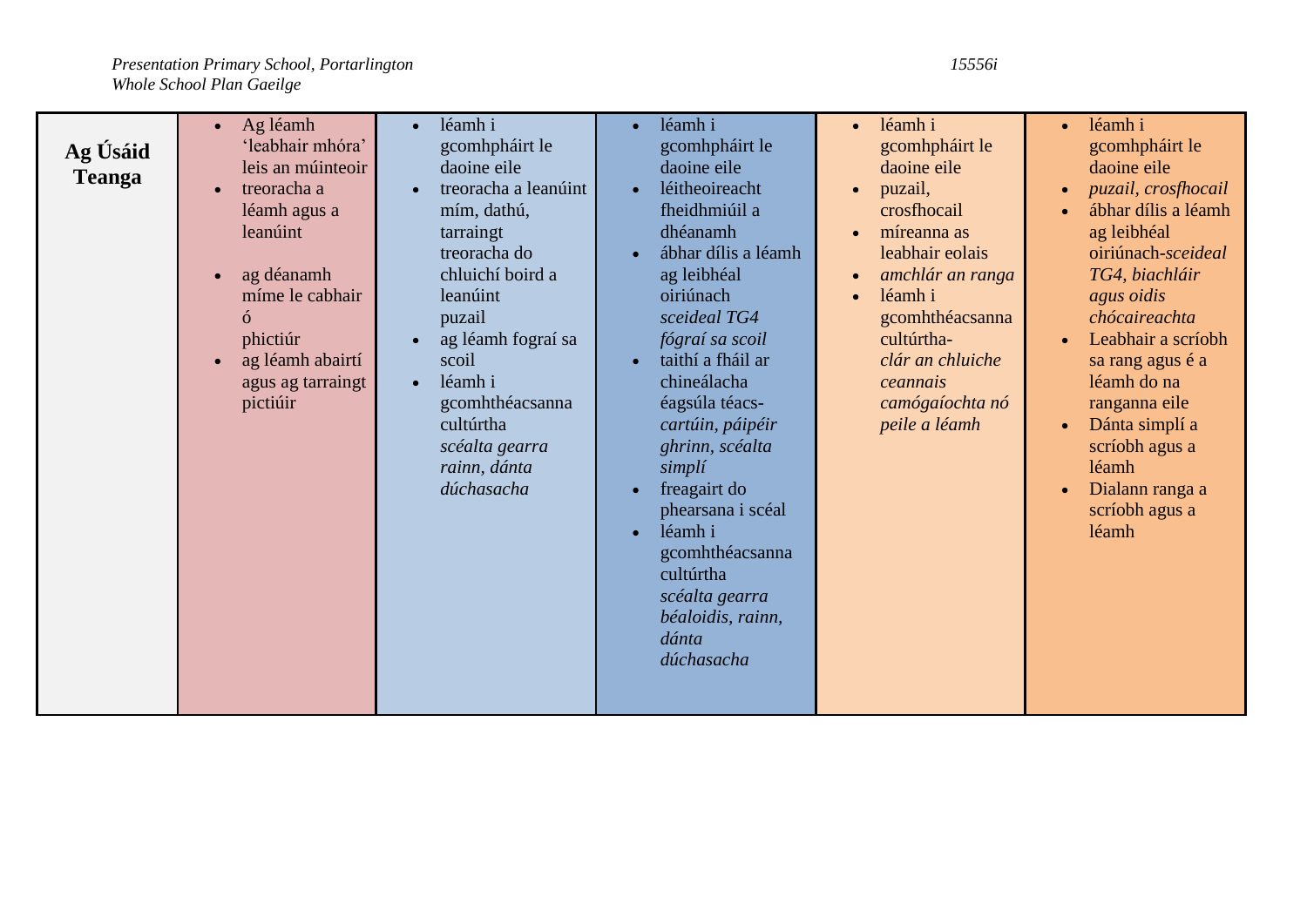| <b>Snáithe Scríbhneoireacht</b> |                                                                                                                                                                                                          |                                                                                                                                                                                                                                                         |                                                                                                                                                                                                                  |                                                                                                                                                                                                                                                                                                                                                                                                                                   |                                                                                                                                                                                                                                                                                                                                              |
|---------------------------------|----------------------------------------------------------------------------------------------------------------------------------------------------------------------------------------------------------|---------------------------------------------------------------------------------------------------------------------------------------------------------------------------------------------------------------------------------------------------------|------------------------------------------------------------------------------------------------------------------------------------------------------------------------------------------------------------------|-----------------------------------------------------------------------------------------------------------------------------------------------------------------------------------------------------------------------------------------------------------------------------------------------------------------------------------------------------------------------------------------------------------------------------------|----------------------------------------------------------------------------------------------------------------------------------------------------------------------------------------------------------------------------------------------------------------------------------------------------------------------------------------------|
|                                 |                                                                                                                                                                                                          |                                                                                                                                                                                                                                                         | Ba chóir go gcuirfí ar chumas an pháiste                                                                                                                                                                         |                                                                                                                                                                                                                                                                                                                                                                                                                                   |                                                                                                                                                                                                                                                                                                                                              |
| Snáithaonad                     | Rang a dó                                                                                                                                                                                                | Rang a trí                                                                                                                                                                                                                                              | Rang a Ceathair                                                                                                                                                                                                  | Rang a cúig                                                                                                                                                                                                                                                                                                                                                                                                                       | Rang a sé                                                                                                                                                                                                                                                                                                                                    |
| Ag Cothú<br><b>Spéise</b>       | taitneamh a<br>$\bullet$<br>bhaint as an<br>scríbhneoireac<br>obair ar<br>thaispeáint<br>bailiúchán den<br>obair<br>aischothú<br>$\bullet$<br>dearfach a fháil<br>ar obair<br>phearsanta<br>ón múinteoir | taitneamh a bhaint<br>as an<br>scríbhneoireacht<br>obair ar taispeáint<br>$\bullet$<br>bailiúchán den<br>$\bullet$<br>obair<br>aischothú dearfach<br>ar obair phearsanta<br>a fháil ón<br>múinteoir<br>múinteoir a<br>$\bullet$<br>fheiceáil ag scríobh | taitneamh a bhaint<br>as an<br>scríbhneoireacht<br>obair ar taispeáint<br>bailiúchán den<br>obair<br>aischothú dearfach<br>ar obair phearsanta<br>a fháil ón<br>múinteoir<br>múinteoir a<br>fheiceáil ag scríobh | taitneamh agus<br>$\bullet$<br>sásamh a bhaint<br>as an<br>scríbhneoireacht<br>obair ar taispeáint<br>$\bullet$<br>bailiúchán<br>$\bullet$<br>d'iarrachtaí<br>pearsanta<br>irisí scoile<br>$\bullet$<br>aischothú<br>dearfach a fháil ar<br>obair phearsanta<br>ón múinteoir agus<br>ó phaistí eile<br>an múinteoir a<br>$\bullet$<br>fheiceáil ag<br>scríobh<br>rogha a<br>$\bullet$<br>dhéanamh faoi<br>ábhar na<br>gceachtanna | taitneamh agus<br>$\bullet$<br>sásamh a bhaint as<br>an scríbhneoireacht<br>obair ar taispeáint<br>bailiúchán<br>$\bullet$<br>d'iarrachtaí<br>pearsanta<br>leabhair beaga<br>$\bullet$<br>aischothú dearfach<br>a fháil ar obair<br>phearsanta<br>ón múinteoir agus<br>ó phaistí eile<br>an múinteoir a<br>$\bullet$<br>fheiceáil ag scríobh |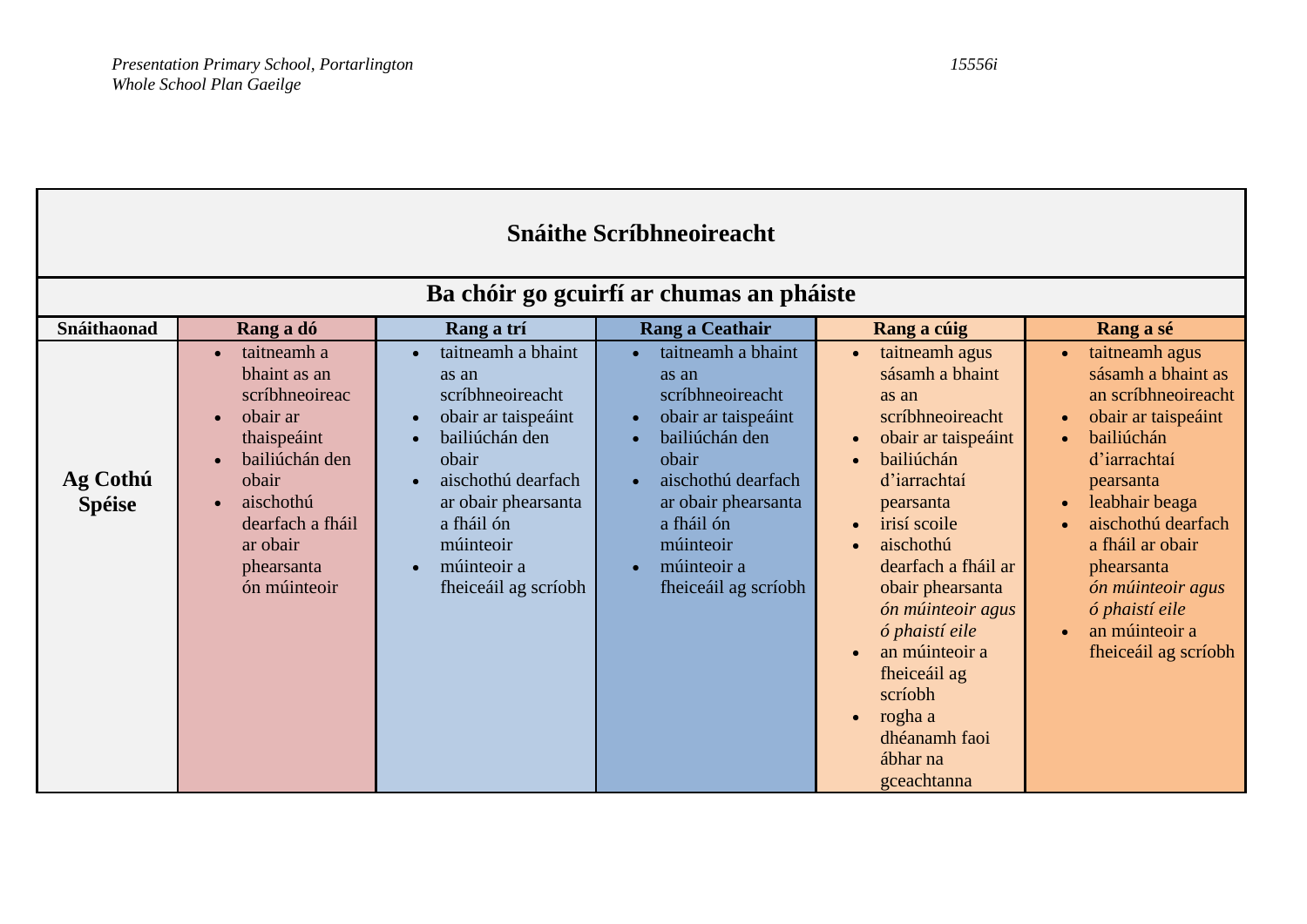|                           |                                                                                                                                                                                                                                                                                                                                                                                      |                                                                                                                                                                                                                                                                                                                                                                                                                                                                                                                                              |                                                                                                                                                                                                                                                                                                                                                                                                                                                                  | scríbhneoireachta<br>'Céard ba mhaith<br>libh a scríobh?'                                                                                                                                                                                                                                                                                                                                                                                                                                                     |                                                                                                                                                                                                                                                                                                                                                                                                                                                           |
|---------------------------|--------------------------------------------------------------------------------------------------------------------------------------------------------------------------------------------------------------------------------------------------------------------------------------------------------------------------------------------------------------------------------------|----------------------------------------------------------------------------------------------------------------------------------------------------------------------------------------------------------------------------------------------------------------------------------------------------------------------------------------------------------------------------------------------------------------------------------------------------------------------------------------------------------------------------------------------|------------------------------------------------------------------------------------------------------------------------------------------------------------------------------------------------------------------------------------------------------------------------------------------------------------------------------------------------------------------------------------------------------------------------------------------------------------------|---------------------------------------------------------------------------------------------------------------------------------------------------------------------------------------------------------------------------------------------------------------------------------------------------------------------------------------------------------------------------------------------------------------------------------------------------------------------------------------------------------------|-----------------------------------------------------------------------------------------------------------------------------------------------------------------------------------------------------------------------------------------------------------------------------------------------------------------------------------------------------------------------------------------------------------------------------------------------------------|
| Ag Úsáid<br><b>Teanga</b> | an múinteoir a<br>fheiceáil ag<br>scríobh<br>lipéid a<br>chóipeáil agus a<br>scríobh<br>cluiche<br>meatseáil<br>a (h)ainm féin a<br>scríobh<br>lipéid a chur ar<br>phictiúr<br>liosta focal a<br>scríobh<br>abairtí a<br>chóipeáil, a<br>iomlánú agus a<br>scríobh<br>nuacht shimplí a<br>scríobh<br>pictiúr a<br>$\bullet$<br>tharraingt agus<br>abairt a scríobh<br>faoin bpictiúr | scríobh do<br>$\bullet$<br>léitheoirí agus<br>d'éisteoirí éagsúla,<br>múinteoir, páistí<br>eile<br>cabhair a lorg ón<br>múinteoir<br>crosfhocal agus<br>$\bullet$<br>tóirfhocal a<br>dhéanamh<br>abairtí simplí a<br>scríobh<br>abairtí a chur san<br>$\bullet$<br>ord ceart chun<br>scéal simplí a<br>scríobh<br>focail a scríobh ó<br>$\bullet$<br>chuimhne<br>abairtí bunaithe ar<br>$\bullet$<br>an bpictiúir<br>scéalta simplí a<br>chríochnú<br>dialann phearsanta<br>$\bullet$<br>a choimeád<br>cártaphoist a<br>$\bullet$<br>scríobh | scríobh do<br>$\bullet$<br>léitheoirí agus<br>d'éisteoirí éagsúla<br>múinteoir, páistí<br>eile<br>cabhair a lorg ón<br>múinteoir<br>crosfhocal,<br>tóirfhocal<br>cluichí focail a<br>imirt<br>Abairtí a scríobh<br>Cuir abairtí san ord<br>ceart<br>creatlacha<br>réamhcheaptha a<br>chóipeáil agus a<br>iomlánú<br>focail a scríobh ó<br>chuimhne<br>scríbhneoireacht<br>notái a scríobh<br>cartaí do ocaidí<br>speisialta<br>scríobh abairtí<br>faoin pictiúir | scríobh do<br>$\bullet$<br>léitheoirí nó<br>d'éisteoirí éagsúla<br>cabhair a lorg ón<br>múinteoir<br>crosfhocail a<br>dhéanamh<br>cluichí focail a<br>imirt<br>abairtí a chur san<br>ord ceart chun<br>scéal a scríobh<br>litir simplí<br>$\bullet$<br>ainm, seoladh<br>agus siniú<br>pearsanta<br>cartaí poist<br>$\bullet$<br>teachtaireachtaí<br>cur síos ar<br>phictiúr<br>creatlacha<br>réamhcheaptha<br>d'alt nó d'aiste<br>ghearr a chóipeáil<br>agus a iomlánú<br>tuairiscí, ailt, aistí<br>$\bullet$ | scríobh do<br>léitheoirí nó<br>d'éisteoirí éagsúla<br>cabhair a lorg ón<br>múinteoir<br>puzail agus<br>crosfhocail a<br>dhéanamh<br>cluichí focal a imirt<br>crosfhocail a<br>chumadh<br>abairtí a chur san<br>ord ceart chun<br>scéal a scríobh<br>líon na bearnaí<br>cartaí phoist<br>comhrá beirte<br>cuireadh<br>obair ar an<br>ríomhaire<br>gramadach<br>cur síos ar phictiúir<br>agus an phostaer<br>ag úsáid na fiocail<br>chun scéal a<br>scríobh |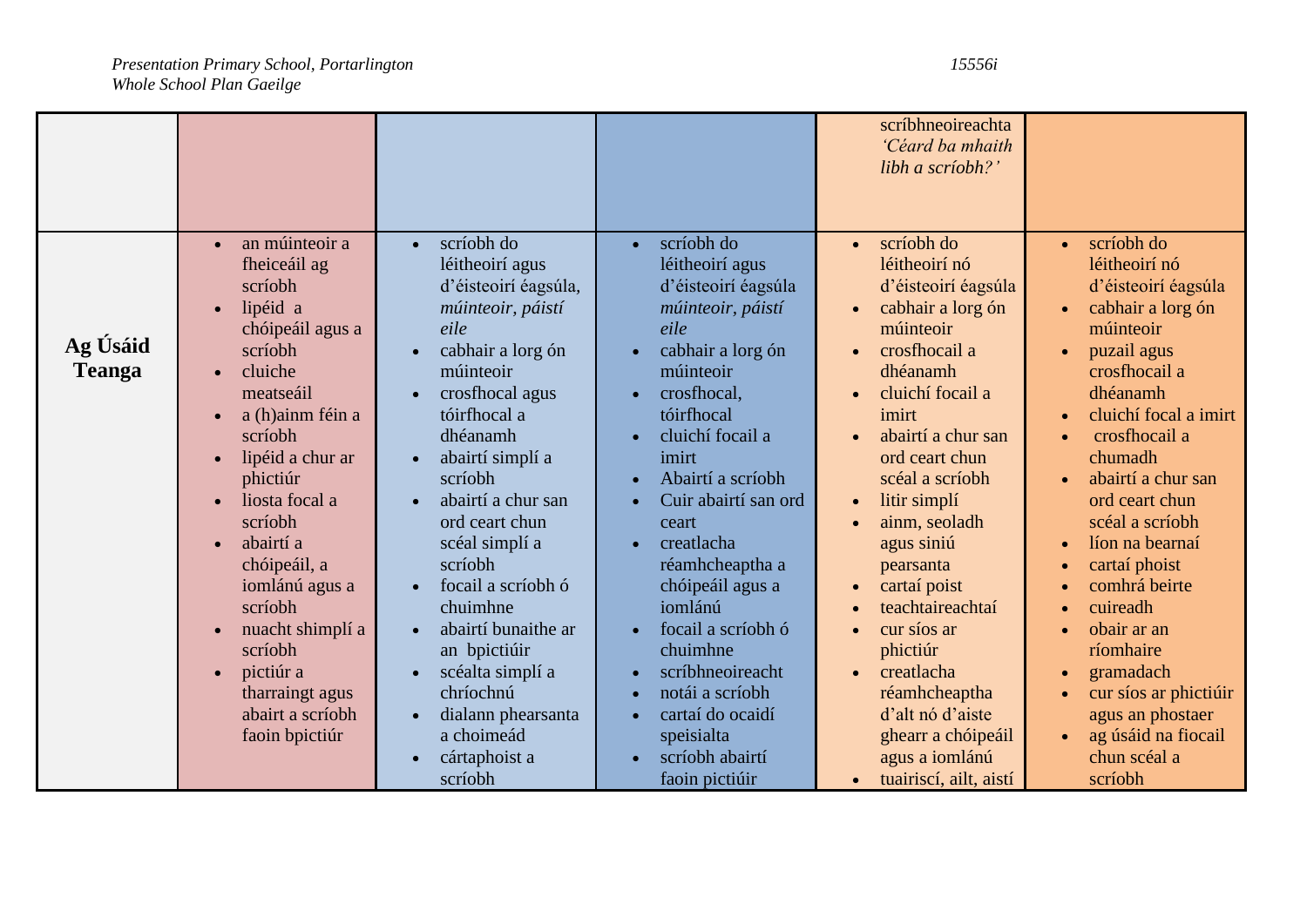| athscríobh tar éis<br>$\bullet$<br>ceartú<br>nuacht a scríobh<br>a hainm a scríobh<br>ar an gcóipleabhar<br>Líon na bearnaí<br>$\bullet$<br>Liosta frasaí ar an<br>mballa | scéalta simplí a<br>$\bullet$<br>chríochnú<br>dialann a scríobh<br>$\bullet$<br>an nuacht<br>cur síos a<br>$\bullet$<br>dhéanamh ar<br>eachrtaí<br>taitneamhacha                                                                                | gearra, scéalta<br>simplí a scríobh<br>agus a chríochnú<br>ord a chur ar<br>scéal<br>ar dtús, ansin, tar<br>éis tamaill, ar<br>deireadh                                                                                               | liosta focail<br>$\bullet$<br>dialann<br>$\bullet$<br>an nuacht<br>$\bullet$<br>litir simplí<br>scéalta simplí a<br>scríobh agus a<br>chríochnú<br>ord a chur ar scéal |
|---------------------------------------------------------------------------------------------------------------------------------------------------------------------------|-------------------------------------------------------------------------------------------------------------------------------------------------------------------------------------------------------------------------------------------------|---------------------------------------------------------------------------------------------------------------------------------------------------------------------------------------------------------------------------------------|------------------------------------------------------------------------------------------------------------------------------------------------------------------------|
|                                                                                                                                                                           | Gaeilge<br>biachlár<br>$\bullet$<br>liosta<br>$\bullet$<br>siopadóireachta<br>litir<br>$\bullet$<br>cuireadh agus<br>freagra a scríobh<br>feabhas a chur ar a<br>$\bullet$<br>tabhairt faoi litriú<br>$\bullet$<br>na Gaeilge go<br>muiníneach. | na comhábhair do<br>phancóga ag an<br>Inid<br>seanfhocail a<br>scríobh agus a<br>léiriú<br>scríobh go rialta<br>agus ar feadh<br>tréimhsí níos<br>faide<br>pictiúir a chur in<br>ord agus scéal a<br>scríobh<br>poncaíocht a<br>úsáid | scríobh<br>seanfhocail a<br>scríobh agus a<br>léiriú<br>scríobh go rialta<br>agus ar feadh<br>tréimhsí níos faide                                                      |